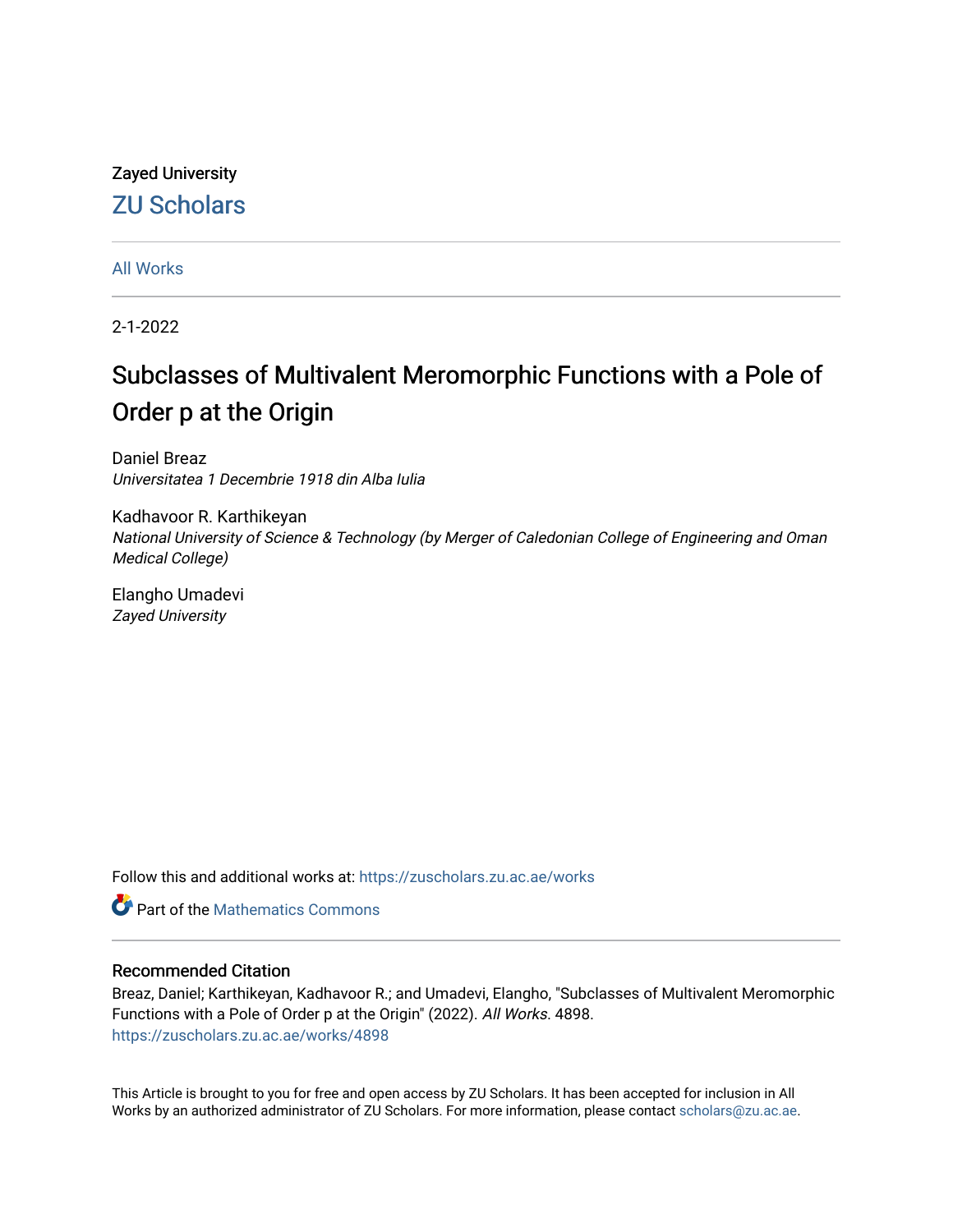



# *Article* **Subclasses of Multivalent Meromorphic Functions with a Pole of Order** *p* **at the Origin**

**Daniel Breaz 1,\* ,† [,](https://orcid.org/0000-0002-0095-1346) Kadhavoor R. Karthikeyan 2,\* ,[†](https://orcid.org/0000-0002-6943-0047) and Elangho Umadevi 3,[†](https://orcid.org/0000-0003-0969-0397)**

- <sup>1</sup> Department of Mathematics, "1 Decembrie 1918" University of Alba Iulia, 510009 Alba Iulia, Romania<br><sup>2</sup> Department of Applied Mathematics and Science National University of Science & Technology
- <sup>2</sup> Department of Applied Mathematics and Science, National University of Science & Technology, Muscat P.O. Box 620, Oman
- <sup>3</sup> Department of Mathematics and Statistics, College of Natural and Health Sciences, Zayed University, Abu Dhabi P.O. Box 144534, United Arab Emirates; z10011@zu.ac.ae
- **\*** Correspondence: dbreaz@uab.ro (D.B.); karthikeyan@nu.edu.om (K.R.K.)
- † These authors contributed equally to this work.

**Abstract:** In this paper, we carry out a systematic study to discover the properties of a subclass of meromorphic starlike functions defined using the Mittag–Leffler three-parameter function. Differential operators involving special functions have been very useful in extracting information about the various properties of functions belonging to geometrically defined function classes. Here, we choose the Prabhakar function (or a three parameter Mittag–Leffler function) for our study, since it has several applications in science and engineering problems. To provide our study with more versatility, we define our class by employing a certain pseudo-starlike type analytic characterization quasi-subordinate to a more general function. We provide the conditions to obtain sufficient conditions for meromorphic starlikeness involving quasi-subordination. Our other main results include the solution to the Fekete–Szegő problem and inclusion relationships for functions belonging to the defined function classes. Several consequences of our main results are pointed out.



### **1. Introduction**

 $\mathbb{C}$ ,  $\mathbb{Z}^-$  and  $\mathbb{N}$  will represent the sets of complex numbers, negative integers and natural numbers, respectively. We let  $\Omega^* = \{z : z \in \mathbb{C} \text{ and } 0 < |z| < 1\} = \Omega \setminus \{0\}$  to denote a punctured open unit disk. Furthermore, we let  $\mathcal{M}_p$  denote the class of all analytic functions, except for a pole of order *p* at the origin and *p*-valent in the unit disc of the form

<span id="page-1-0"></span>
$$
f(z) = z^{-p} + \sum_{k=0}^{\infty} a_k z^{k+1-p} \quad (p \in \mathbb{N} = 1, 2, 3, \dots; z \in \Omega^*).
$$
 (1)

Two well-known subclasses of  $\mathcal{M}_p$  are the so-called meromorphic starlike functions of order *γ* and meromorphic convex functions of order *γ*, which have the analytic characterization of the form

$$
Re\bigg(\frac{zf'(z)}{f(z)}\bigg)<-\gamma\quad\text{and}\quad Re\bigg(1+\frac{zf''(z)}{f'(z)}\bigg)<-\gamma,\quad \ (z\in\Omega^*;0\leq\gamma< p),
$$

respectively. We let  $\mathcal{MS}_p^*(\gamma)$  and  $\mathcal{MC}_p(\gamma)$  denote the class of meromorphic starlike functions of order *γ* and meromorphic convex functions of order *γ*, respectively. Furthermore, we let  $\mathcal{P}_p$  denote the class of functions  $h(z)$  analytic in  $\Omega$  with  $h(0) = p$  and  $\text{Re}[h(z)] > 0$ .  $P_1 = P$  will denote the well-known class functions with a positive real part, which has the usual normalization  $h(0) = 1$ . For the development and study of various subclasses of meromorphic functions, refer to [\[1,](#page-14-0)[2\]](#page-14-1).



**Citation:** Breaz, D.; Karthikeyan, K.R.; Umadevi, E. Subclasses of Multivalent Meromorphic Functions with a Pole of Order *p* at the Origin. *Mathematics* **2022**, *10*, 600. [https://](https://doi.org/10.3390/math10040600) [doi.org/10.3390/math10040600](https://doi.org/10.3390/math10040600)

Academic Editors: Juan Benigno Seoane-Sepúlveda

Received: 18 January 2022 Accepted: 11 February 2022 Published: 16 February 2022

**Publisher's Note:** MDPI stays neutral with regard to jurisdictional claims in published maps and institutional affiliations.



**Copyright:** © 2022 by the authors. Licensee MDPI, Basel, Switzerland. This article is an open access article distributed under the terms and conditions of the Creative Commons Attribution (CC BY) license [\(https://](https://creativecommons.org/licenses/by/4.0/) [creativecommons.org/licenses/by/](https://creativecommons.org/licenses/by/4.0/)  $4.0/$ ).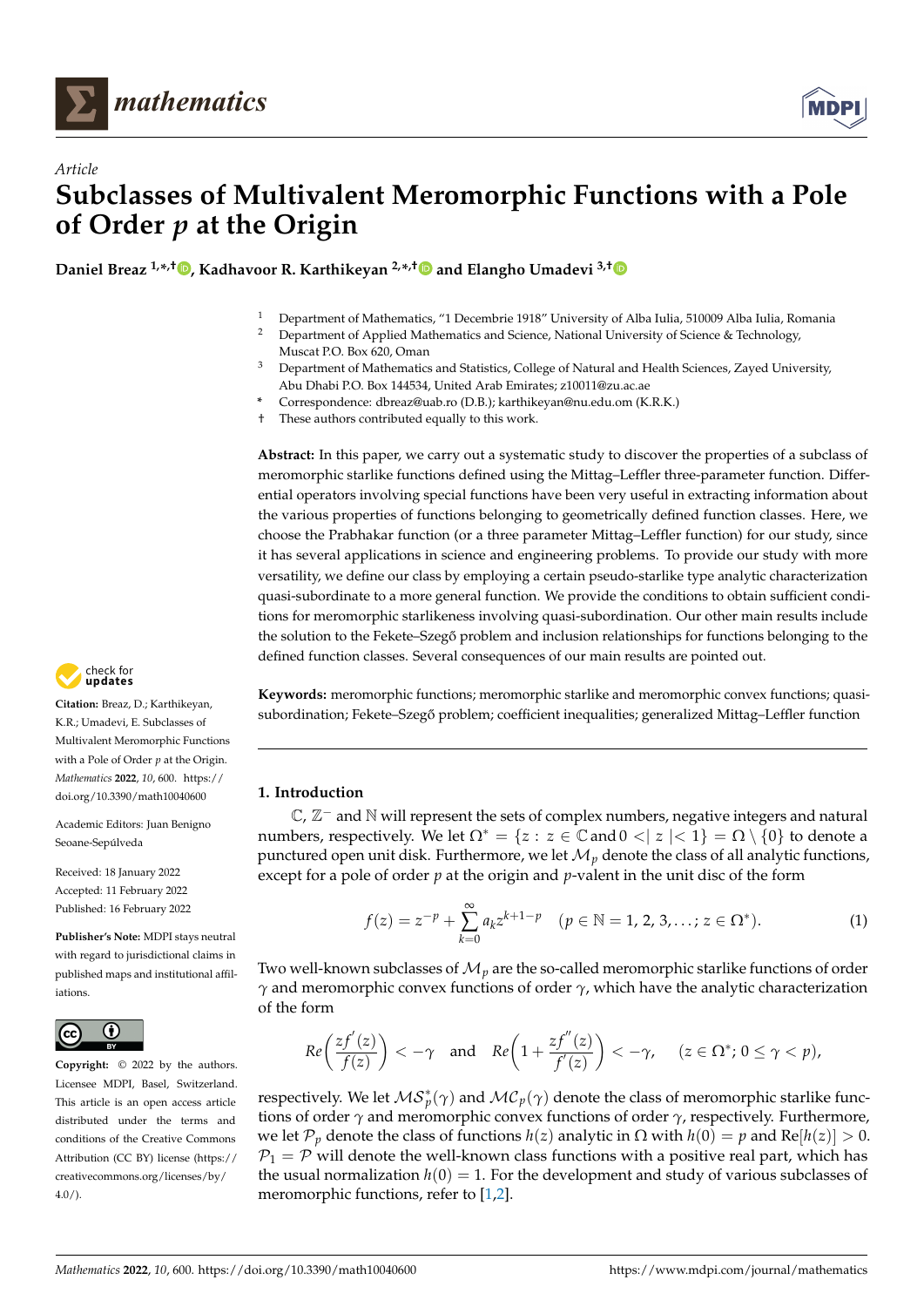Hadamard product and subordination are the two primary tools that are employed to study various geometrically defined subclasses of analytic and meromorphic functions. Here, we let ∗ and ≺ denote the Hadamard product and subordination, respectively. For two functions  $f(z)$  given by [\(1\)](#page-1-0) and  $g(z) = \overline{z}^{-p} + \sum_{k=0}^{\infty} b_k z^{k+1-p}$ , the Hadamard product (or convolution) of *f* and *g* is defined by

$$
(f * g)(z) = z^{-p} + \sum_{k=0}^{\infty} a_k b_k z^{k+1-p} =: (g * f)(z).
$$
 (2)

The Hadamard product acts as a bridge for studying geometric function theory in duality with the theory of special functions. Pertaining to the class of meromorphic functions, the study by Liu and Srivastava [\[3\]](#page-14-2) is the most prominent study of this duality theory. Using the Hadamard product, they defined a differential operator (popularly known as the Liu–Srivastava operator) involving a generalized hypergeometric function. Here, we avoid stating the Liu–Srivastava operator, as it requires much supplementary information to be disseminated.

Several families of integral operators and differential operators were introduced using the Hadamard product (or convolution). Motivated by the work of Aouf  $[4]$  (also see [\[5–](#page-14-4)[7\]](#page-14-5)), in this paper we will introduce a family of differential and integral operators involving the Mittag–Leffler three-parameter function.

First, we will begin with a brief introduction of the Mittag–Leffler function. The Mittag– Leffler function arises naturally in the solutions of fractional integro-differential equations. For a detailed study on the Mittag–Leffler function and its applications, refer to [\[8](#page-14-6)[–11\]](#page-14-7). Prabhakar [\[12\]](#page-14-8) Equation 1.3) studied a singular integral equation with a generalized Mittag– Leffler three-parameter function in the kernel, which is defined by

$$
E^{\rho}_{\theta,\theta}(z) = \sum_{k=0}^{\infty} \frac{(\rho)_k z^k}{\Gamma(\theta k + \theta) k!}, \quad z, \theta, \vartheta, \rho \in \mathbb{C}, Re(\theta) > 0,
$$
 (3)

where  $(x)_k$  will be used to denote the usual Pochhammer symbol defined by

$$
(x)_k = \frac{\Gamma(x+k)}{\Gamma(x)} = \begin{cases} 1 & \text{if } k = 0\\ x(x+1)(x+2) & \dots (x+k-1) & \text{if } k \in \mathbb{N}. \end{cases}
$$

The function  $E^{\rho}_{\theta}$  $^{\rho}_{\theta,\vartheta}(z)$  is an entire function of order (Re  $\theta$ )<sup>-1</sup>. For particular values of the parameter,  $E^{\rho}_{\theta}$  $\theta$ ,  $\theta$  (*z*) coincides with well-known elementary functions, and some special functions. For example,

$$
E_{1,2}^1(z) = \frac{e^z - 1}{z} \qquad E_{3,1}^1(z) = \frac{1}{2} \left[ e^{z^{1/3}} + 2e^{-\frac{1}{2}z^{1/3}} \cos\left(\frac{\sqrt{3}}{2}z^{1/3}\right) \right]
$$

$$
E_{\frac{1}{2},1}^1(z) = e^{z^2} \text{erfc}(-z), \qquad E_{\frac{1}{2},1}^1(\pm z^{1/2}) = e^z \left[1 + \text{erf}(\pm z^{1/2})\right]
$$

where error function  $er f(z)$  and the complementary error function  $er f c(z)$  are defined by the formula

$$
erfc(z) = 1 - erf(z) = 1 - \frac{2}{\sqrt{\pi}} \int_0^z e^{-t^2} dt.
$$

The following relationship between the Prabhakar function and generalized hypergeometric function is known to hold:

$$
E_{m,\vartheta}^{\rho}(z)=\frac{1}{\Gamma(\vartheta)}\,{}_1F_m\bigg(\rho;\,\frac{\vartheta}{m},\frac{\vartheta+1}{m},\ldots,\frac{\vartheta+m-1}{m};\,\frac{z}{m^m}\bigg),\quad m\in\mathbb{N},
$$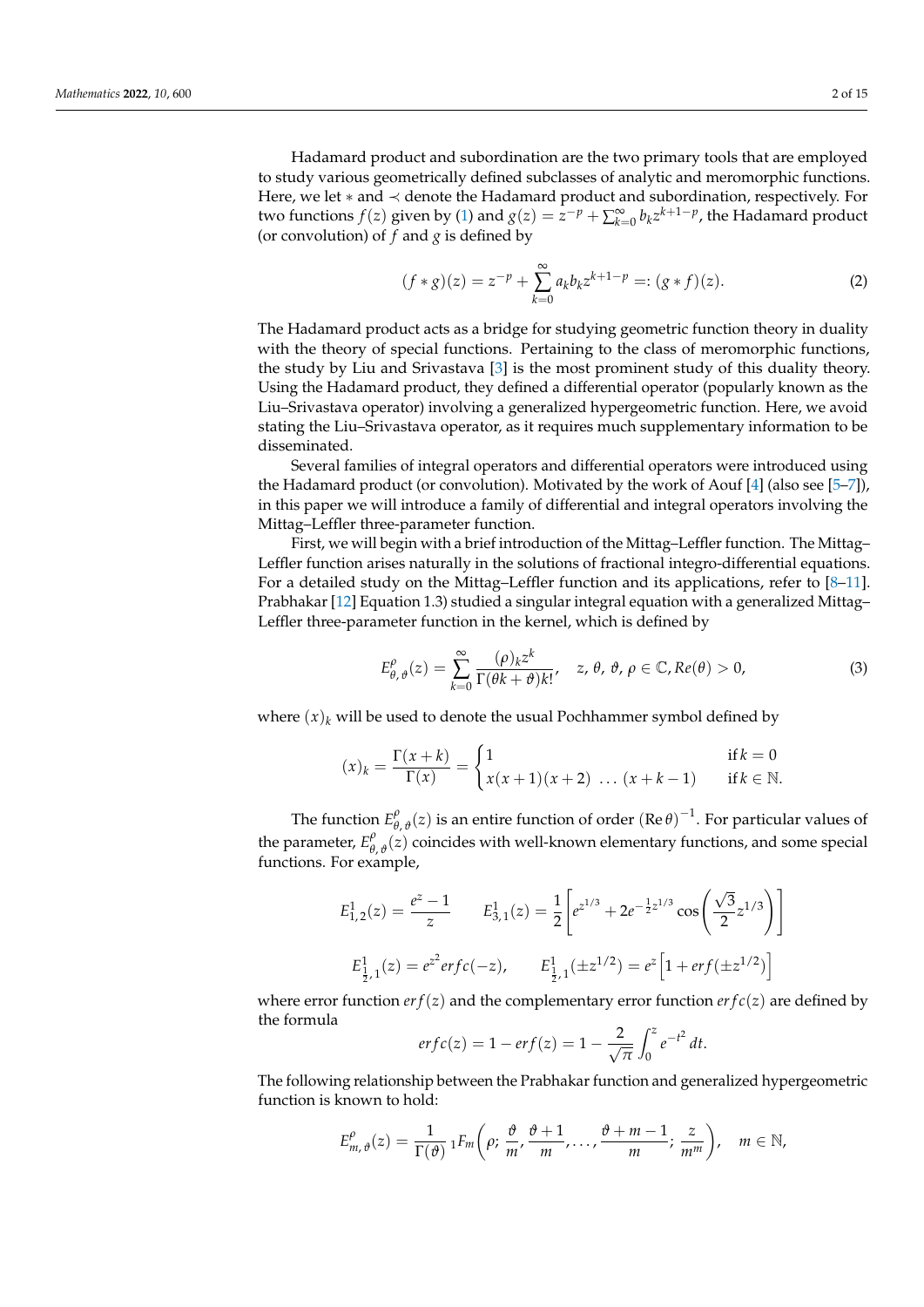where  $rF_s$  (the generalized hypergeometric function) is defined by the formula

$$
{}_{r}F_{s}(\alpha_{1}, \alpha_{2}, \ldots, \alpha_{r}; \beta_{1}, \beta_{2}, \ldots, \beta_{s}; z) = \sum_{k=0}^{\infty} \frac{(\alpha_{1})_{k} \ldots (\alpha_{r})_{k}}{(\beta_{1})_{k} \ldots (\beta_{s})_{k}} \frac{z^{k}}{k!}.
$$
  

$$
(\alpha_{1}, \ldots, \alpha_{r} \in \mathbb{C} \text{ and } \beta_{j} \in \mathbb{C} \setminus \mathbb{Z}_{0}^{-}; \mathbb{Z}_{0}^{-} = 0, -1, -2, \ldots; j = 1, \ldots, s).
$$

Corresponding to *E ρ θ*, *ϑ* (*z*), we define the function

$$
\mathcal{K}^{\rho}_{\theta,\vartheta}(z) = z^{-p} \Gamma(\vartheta) E^{\rho}_{\theta,\vartheta}(z) = z^{-p} + \sum_{k=0}^{\infty} \frac{\Gamma(\vartheta)(\rho)_{k+1}}{\Gamma[\vartheta + \theta(k+1)](k+1)!} z^{k+1-p}.
$$
 (4)

We now define the following operator  $\mathcal{R}_{\lambda}^{m,p}$  $\Omega_{\lambda}^{m,p}(\theta, \theta, \rho) f : Ω^*$  →  $Ω^*$  by

$$
\mathcal{R}_{\lambda}^{0,p}(\theta, \vartheta, \rho) f(z) = (f * \mathcal{K}_{\theta, \vartheta}^{\rho})(z)
$$

<span id="page-3-0"></span>
$$
\mathcal{R}_{\lambda}^{1,p}(\theta,\,\vartheta,\,\rho)f(z)=(1-\lambda)(f\ast\mathcal{K}_{\theta,\,\vartheta}^{\rho})(z)+\frac{\lambda}{p}z[(f\ast\mathcal{K}_{\theta,\,\vartheta}^{\rho})(z)]'+\frac{2\lambda}{z^{p}}\tag{5}
$$

<span id="page-3-1"></span>
$$
\mathcal{R}_{\lambda}^{m,p}(\theta,\vartheta,\rho)f(z) = \mathcal{R}_{\lambda}^{1,p}[\mathcal{R}_{\lambda}^{m-1,p}(\theta,\vartheta,\rho)f(z)],
$$
\n(6)

where  $m \in \mathbb{N}_0$  and  $0 \leq \lambda \leq 1$ . If  $f \in \mathcal{M}_p$ , then from [\(5\)](#page-3-0) and [\(6\)](#page-3-1) we may easily deduce that

<span id="page-3-2"></span>
$$
\mathcal{R}_{\lambda}^{m,p}(\theta,\vartheta,\rho)f(z) = z^{-p} + \sum_{k=0}^{\infty} \left[ \frac{p + \lambda(k+1-2p)}{p} \right]^m \frac{\Gamma(\vartheta)(\rho)_{k+1}}{\Gamma[\vartheta + \theta(k+1)](k+1)!} a_k z^{k+1-p}.
$$
 (7)

**Remark 1.** *A new symmetric differential operator* ∆ *m*,*ρ q f*(*z*) *introduced by Aldawish and Ibrahim* in [\[13\]](#page-14-9) is closely related to our operator  $\mathcal{R}_{\lambda}^{m,p}$  $\int_{\lambda}^{m,p}(\theta,\vartheta,\rho)f(z).$ 

Let  $MS_\lambda^m(\rho, \theta, \vartheta; \gamma)$  denote the class of functions if  $\mathcal{R}_\lambda^{m,p}$  $_{λ}^{m,p}$ (*θ*, *θ*, *ρ*)*f* ∈  $MS_p^*(γ)$  and let  $\mathcal{MC}_{\lambda}^m(\rho ,\theta ,\vartheta ;\gamma )$  denote the class of functions if  $\mathcal{R}_{\lambda}^{m,p}$  $\n <sup>m,p</sup>(θ, θ, ρ) f ∈ \mathcal{MC}_p(γ)$ . Using the well-known *Miller–Mocanu lemma* and following the steps as in [\[14\]](#page-14-10) (Theorem 2.1), we can obtain the following inclusion relationships if  $\rho \in \mathbb{R}$  is greater than zero

$$
\mathcal{MS}^m_\lambda(\rho+1,\,\theta,\,\vartheta;\,\gamma)\subset \mathcal{MS}^m_\lambda(\rho,\,\theta,\,\vartheta;\,\gamma)\subset \mathcal{MS}^{m+1}_\lambda(\rho,\,\theta,\,\vartheta;\,\gamma)
$$

and

$$
\mathcal{MC}_{\lambda}^m(\rho+1,\theta,\vartheta;\gamma)\subset \mathcal{MC}_{\lambda}^m(\rho,\theta,\vartheta;\gamma)\subset \mathcal{MC}_{\lambda}^{m+1}(\rho,\theta,\vartheta;\gamma).
$$

Haji Mohd and Darus in [\[15\]](#page-14-11) brought the concept of quasi-subordination into spotlight, though introduced by Robertson [\[16\]](#page-14-12) in 1970. The versatility of the quasi-subordination is that it unifies two popular tools of *Univalent Function Theory*, namely majorization and subordination. Recently, several authors have introduced and studied various classes of analytic functions using quasi-subordination; see [\[17](#page-15-0)[–21\]](#page-15-1) and the references provided therein. We let  $\prec_q$  represent quasi-subordination. For detailed discussion and formal definition of the quasi-subordination, refer to [\[15\]](#page-14-11).

The paper is structured as follows. In the present section, we define some presumably new subclasses of meromorphic functions using the operator  $\mathcal{R}_{\lambda}^{m,p}$  $\lambda^{m,p}(\theta, \vartheta, \rho) f$  and quasisubordination. In Section [2,](#page-4-0) we provide and discuss some results which will be used to prove our main results. Our main results are provided in Sections [3](#page-5-0) and [4,](#page-8-0) which include the subordination condition and initial coefficient bounds of the *Laurent's series expansion*.

Meromorphic multivalent functions have been studied by various authors, such as Mogra [\[22](#page-15-2)[,23\]](#page-15-3), Uralegaddi and Ganigi [\[24\]](#page-15-4), Aouf [\[4,](#page-14-3)[25,](#page-15-5)[26\]](#page-15-6), and Srivastava et al. [\[27\]](#page-15-7). For studies related to meromorphic functions involving linear operators, see [\[3,](#page-14-2)[28,](#page-15-8)[29\]](#page-15-9). Motivated by Aouf [\[4\]](#page-14-3), Arif et al. [\[30\]](#page-15-10) and [\[31\]](#page-15-11) (Definition 2), we now define the following.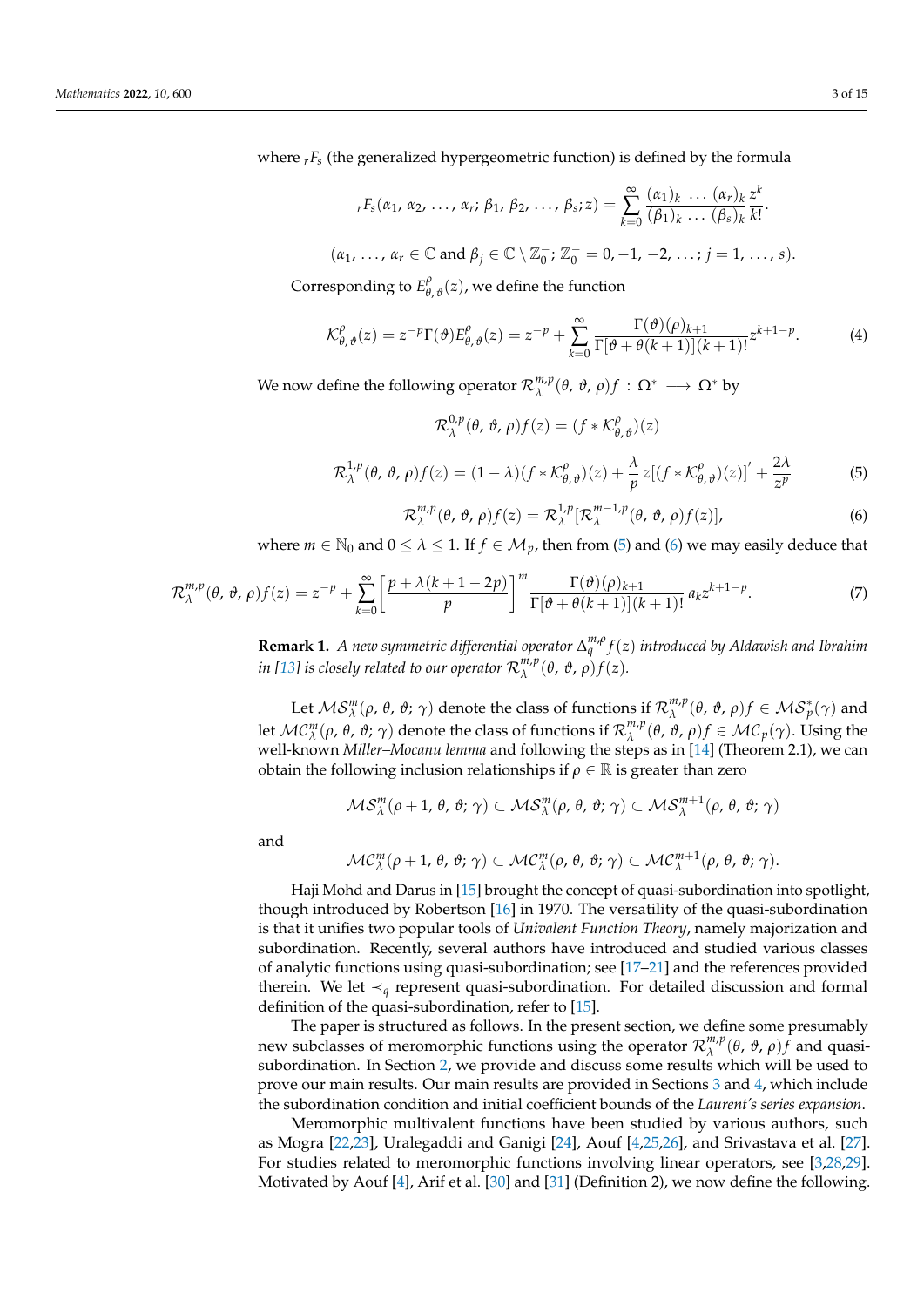<span id="page-4-6"></span>**Definition 1.** *Let*  $\delta \geq 1$ ,  $0 \leq \beta$ ,  $\lambda \leq 1$ ,  $b \in \mathbb{C} \setminus \{0\}$ ,  $\theta$ ,  $\vartheta$ ,  $\rho \in \mathbb{C}$  and  $\text{Re}(\theta) > 0$ . We denote the *class* KC*<sup>m</sup> λ* (*β*, *ρ*, *θ*, *ϑ*; *b*; Φ) *consisting of functions in* M*<sup>p</sup> satisfying the subordination condition*

<span id="page-4-3"></span>
$$
-\frac{1}{b}\left\{\frac{z^{p(\delta-1)+\delta}[\mathcal{R}_{\lambda}^{m,p}(\theta,\vartheta,\rho)f'(z)]^{\delta}}{\left[(1-\beta)\mathcal{R}_{\lambda}^{m,p}(\theta,\vartheta,\rho)f(z)+\beta z^{-p}\right]} - (-p)^{\delta}\right\} \prec_{q} \Phi(z)-p,
$$
(8)

 $where \Phi(z) = p + \sum_{n=1}^{\infty} L_n z^n \in \mathcal{P}_p.$ 

<span id="page-4-7"></span>**Definition 2.** *Let*  $0 \le \lambda < 1$ ,  $b \in \mathbb{C} \setminus \{0\}$ ,  $\theta$ ,  $\vartheta$ ,  $\rho \in \mathbb{C}$  and  $\text{Re}(\theta) > 0$ . We denote the class MB*<sup>m</sup> λ* (*ρ*, *θ*, *ϑ*; *b*; Φ) *consisting of functions in* M*<sup>p</sup> satisfying the subordination condition*

<span id="page-4-1"></span>
$$
-\frac{1}{b} \left\{ \frac{z[\mathcal{R}_{\lambda}^{m,p}(\theta,\vartheta,\rho)f(z)]'}{\mathcal{R}_{\lambda}^{m+1,p}(\theta,\vartheta,\rho)f(z)} + p \right\} \prec_q \Phi(z) - p, \tag{9}
$$

 $where \Phi(z) = p + \sum_{n=1}^{\infty} L_n z^n \in \mathcal{P}_p.$ 

**Remark 2.** *The class* KC*<sup>m</sup>* (*β*, *ρ*, *θ*, *ϑ*; *b*; Φ) *was mainly motivated by the recent study of Karthikeyan* et al. [\[32\]](#page-15-12). The classes  $\mathcal{K}\mathcal{C}_{\Lambda}^{m}(\beta,\rho,\theta,\vartheta; b; \Phi)$  and  $\mathcal{M}\mathcal{B}_{\Lambda}^{m}(\rho,\theta,\vartheta; b; \Phi)$  reduces to several well-*known class by varying the parameters involved, for example refer to [\[33\]](#page-15-13)* (Remark 1.1).

### <span id="page-4-0"></span>**2. Preliminaries**

In this section, we will present some results that would help us to obtain our main results.

To obtain some conditions of starlikeness, we need the following well-known Miller– Mocanu lemma.

<span id="page-4-2"></span>**Lemma 1** ([\[34\]](#page-15-14), Theorem 3.6.1)**.** *Let the function q be univalent in the open unit disc* Ω*. Let θ and φ be analytic in a domain* D containing  $q(Ω)$  *with*  $φ(w) ≠ 0$  *when*  $w ∈ q(Ω)$ *.* Set  $Q(z) = zq'(z)\phi(q(z))$ ,  $k(z) = \theta(q(z)) + Q(z)$ . Suppose that

*1. Q is starlike univalent in* Ω*, and*

2. Re 
$$
\frac{zk'(z)}{Q(z)}
$$
 > 0, for  $z \in \Omega$ .

$$
l\!f
$$

$$
\theta(p(z)) + zp'(z)\phi(p(z)) \prec \theta(q(z)) + zq'(z)\phi(q(z)),
$$

*then*  $p(z) \prec q(z)$  *and q is the best dominant.* 

Now, we state the following results, which will be used in proving the coefficient inequalities.

<span id="page-4-4"></span>**Lemma 2** ([\[35\]](#page-15-15), p. 41). *If*  $p(z) = 1 + \sum_{k=1}^{\infty}$  $\sum_{k=1}$   $p_k z^k \in \mathcal{P}_1$ , then  $|p_k| \leq 2$  for all  $k \geq 1$ , and the *inequality is sharp for*  $p_\lambda(z) = \frac{1 + \lambda z}{1 - \lambda z'}$ ,  $|\lambda| \leq 1$ .

<span id="page-4-5"></span>**Lemma 3** ([\[36\]](#page-15-16)). *If*  $p(z) = 1 + \sum_{n=1}^{\infty}$  $\sum_{k=1} p_k z^k \in \mathcal{P}_1$ , and v is complex number, then

$$
\left| p_2 - v p_1^2 \right| \leq 2 \max\{1; |2v - 1|\},\
$$

*and the result is sharp for the functions*

$$
p_1(z) = \frac{1+z}{1-z}
$$
 and  $p_2(z) = \frac{1+z^2}{1-z^2}$ .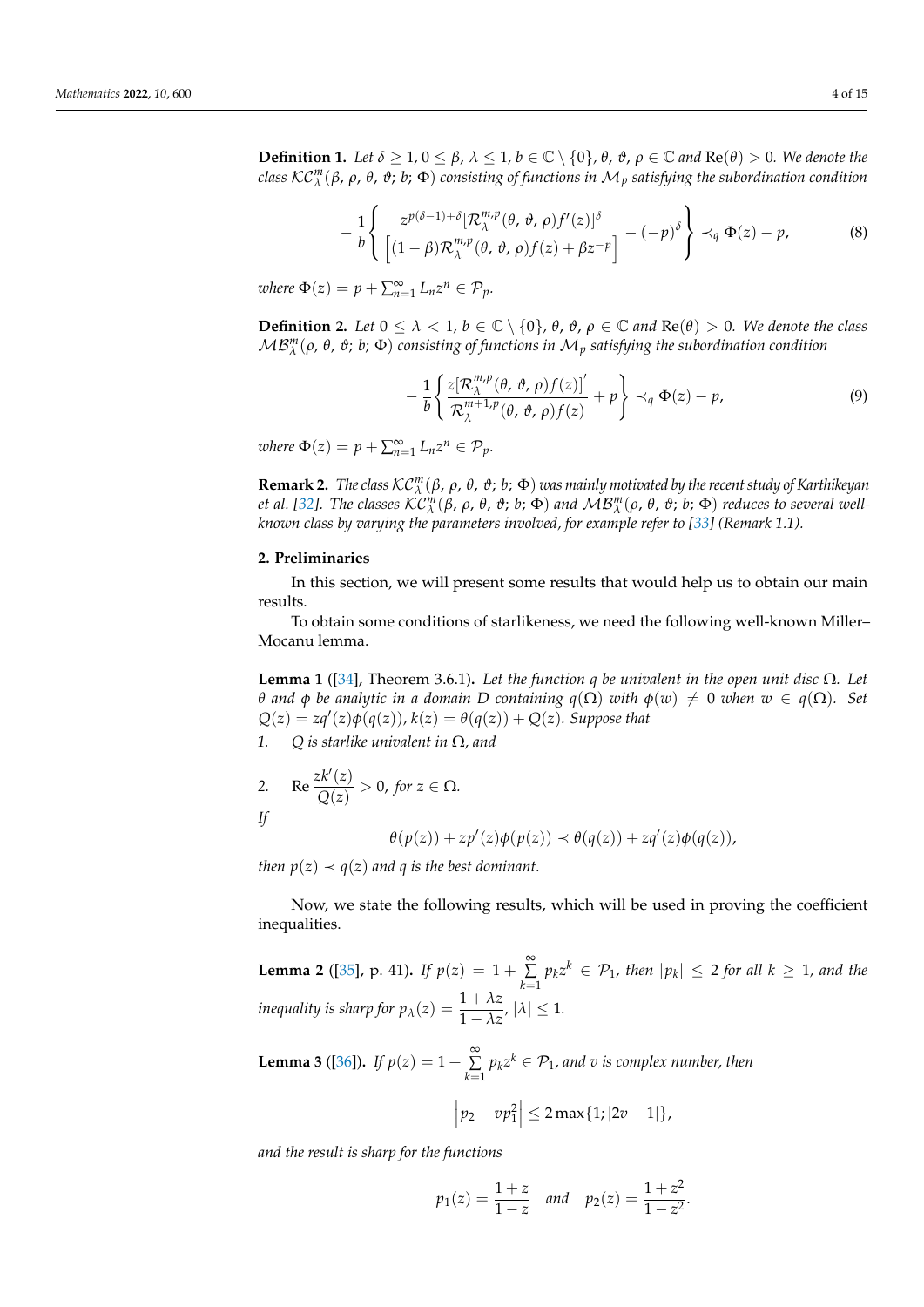To highlight the applications of all our main results, we will use the following class introduced and studied by Aouf [\[37\]](#page-15-17) (Equation 1.4) (also see [\[38\]](#page-15-18)).

A function  $h(z) \in \mathcal{R}(F, G, p, \alpha)$  if and only if

$$
h(z) = \frac{p + [pG + (F - G)(p - \alpha)]w(z)}{[1 + Gw(z)]}, \quad (-1 \le G < F \le 1, 0 \le \alpha < 1)
$$
 (10)

where  $w(z)$  is the Schwartz function. The class  $\mathcal{R}(F,G,p,\alpha)$  is a generalization of Janowski functions [\[39\]](#page-15-19).

## <span id="page-5-0"></span>3. Starlikeness of  $MB_\lambda^m(\rho, \theta, \vartheta; b; \Phi)$  and  $\mathcal{KC}_\lambda^m(\beta, \rho, \theta, \vartheta; b; \Phi)$  Using **Quasi-Subordination**

Henceforth, we let Θ(*z*) denote

$$
\Theta(z) = d_0 + d_1 z + d_2 z^2 + \cdots (d_0 \neq 0) \quad \text{and} \quad |d_0| \leq 1.
$$

In this section, we will obtain conditions for starlikeness using quasi-subordination. Recall that *f*  $\prec_q g$  if there exists a function  $\Theta(z)$  such that  $f/\Theta \prec g$ .

<span id="page-5-3"></span>**Theorem 1.** Let the function  $\Phi$  be convex univalent in  $\Omega$  with  $\text{Re}[\Phi(z) - p] > 0$ . If the function  $\mathcal{R}^{m,p}_{\lambda}$ *λ* (*θ*, *ϑ*, *ρ*)*f*(*z*) ∈ M*<sup>p</sup> satisfies the conditions*

<span id="page-5-1"></span>
$$
\mathcal{R}_{\lambda}^{m,p}(\theta,\vartheta,\rho)f'(z)\neq 0,\,z\in\Omega,\tag{11}
$$

<span id="page-5-2"></span>
$$
\frac{\mathcal{R}_{\lambda}^{m+1,p}(\theta,\vartheta,\rho)f(z)}{z} \neq 0 \, z \in \Omega,
$$
\n(12)

*then*

$$
\frac{1}{b\Theta(z)} \left\{ \frac{z[\mathcal{R}_{\lambda}^{m,p}(\theta, \vartheta, \rho)f(z)]'}{\mathcal{R}_{\lambda}^{m+1,p}(\theta, \vartheta, \rho)f(z)} + p \right\} \left[ \frac{p}{b\Theta(z)} + \frac{z\mathcal{R}_{\lambda}^{m+1,p}(\theta, \vartheta, \rho)f'(z)}{\mathcal{R}_{\lambda}^{m+1,p}(\theta, \vartheta, \rho)f(z)} - \frac{z^{2}\mathcal{R}_{\lambda}^{m,p}(\theta, \vartheta, \rho)f''(z) + z\mathcal{R}_{\lambda}^{m,p}(\theta, \vartheta, \rho)f'(z) + pz\mathcal{R}_{\lambda}^{m+1,p}(\theta, \vartheta, \rho)f'(z)}{z[\mathcal{R}_{\lambda}^{m,p}(\theta, \vartheta, \rho)f(z)]' + p\mathcal{R}_{\lambda}^{m+1,p}(\theta, \vartheta, \rho)f(z)} + \frac{z[\mathcal{R}_{\lambda}^{m,p}(\theta, \vartheta, \rho)f(z)]'}{b\Theta(z)\mathcal{R}_{\lambda}^{m+1,p}(\theta, \vartheta, \rho)f(z)} + \frac{z\Theta'(z)}{\Theta(z)} \right] \prec \kappa^{2}(z) + zk'(z),
$$
\n(13)

 $\mathcal{W}$  *where*  $\kappa(z) := \Phi(z) - p$ , implies  $f \in \mathcal{MB}_{\lambda}^m(\rho, \theta, \vartheta; b; \Phi)$ . Moreover, the function  $\Phi(z) - p$  is *the best dominant of the left-hand side of* [\(9\)](#page-4-1)*.*

**Proof.** If we define the function *p* by

$$
p(z) := -\frac{1}{b} \left\{ \frac{z[\mathcal{R}_{\lambda}^{m,p}(\theta, \vartheta, \rho)f(z)]'}{\mathcal{R}_{\lambda}^{m+1,p}(\theta, \vartheta, \rho)f(z)} + p \right\}.
$$

Although the function  $\mathcal{R}_{\lambda}^{m,p}$ <sup>*m*,*p*</sup>(*θ*, *θ*, *ρ*)*f*(*z*) has a pole of order *p* at *z* = 0, it can be seen that *p* is analytic in  $\Omega$  using the assumption [\(11\)](#page-5-1) and [\(12\)](#page-5-1). To prove the assertion of the theorem, we need to establish  $p(z)/\Theta(z) \prec \Phi(z) - p$ . Let  $h(z) = p(z)/\Theta(z)$ ; using logarithmic differentiation we have

$$
zh'(z) = h(z) \left[ \frac{z^2 \mathcal{R}_{\lambda}^{m,p}(\theta, \vartheta, \rho) f''(z) + z \mathcal{R}_{\lambda}^{m,p}(\theta, \vartheta, \rho) f'(z) + pz \mathcal{R}_{\lambda}^{m+1,p}(\theta, \vartheta, \rho) f'(z)}{z [\mathcal{R}_{\lambda}^{m,p}(\theta, \vartheta, \rho) f(z)]' + p \mathcal{R}_{\lambda}^{m+1,p}(\theta, \vartheta, \rho) f(z)} - \frac{z \mathcal{R}_{\lambda}^{m+1,p}(\theta, \vartheta, \rho) f'(z)}{\mathcal{R}_{\lambda}^{m+1,p}(\theta, \vartheta, \rho) f(z)} - \frac{z \mathcal{O}'(z)}{\Theta(z)} \right].
$$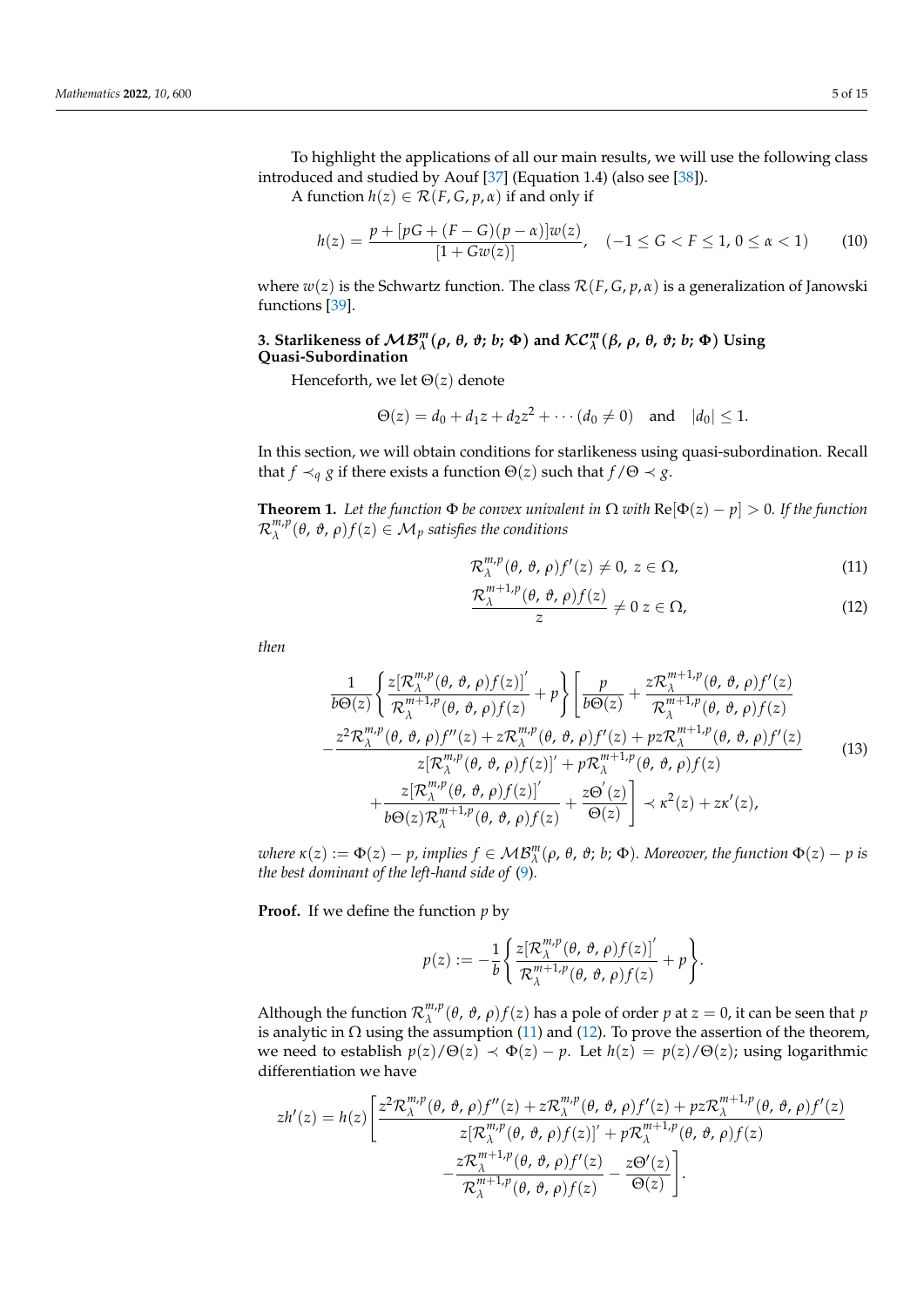Then the subordination [\(1\)](#page-5-2) is equivalent to

<span id="page-6-0"></span>
$$
h^{2}(z) + zh'(z) \prec \kappa^{2}(z) + z\kappa'(z).
$$
 (14)

Setting

$$
Y(w) := w^2 \quad \text{and} \quad \Lambda(w) := 1,
$$

then Y and  $\Lambda$  are analytic functions in  $\mathbb C$ , with  $\Lambda(0) \neq 0$ . Therefore

$$
Q(z) = z\kappa'(z)\Lambda(\kappa(z)) = z\kappa'(z)
$$

and

$$
K(z) = Y(\kappa(z)) + Q(z) = \kappa^{2}(z) + z\kappa'(z).
$$

The function  $\kappa(z) = \Phi(z) - p$  is convex univalent in  $\Omega$ , since  $\Phi$  is a convex univalent function in  $\Omega$ . Now, using this fact, it follows that

$$
\operatorname{Re} \frac{zQ'(z)}{Q(z)} = \operatorname{Re} \left( 1 + \frac{z\kappa''(z)}{\kappa'(z)} \right) > 0, \ z \in \Omega,
$$
  
 
$$
Q'(0) = \kappa'(0) \neq 0,
$$

hence *Q* is a starlike univalent function in Ω. Furthermore, the convexity of *κ* together with the assumption that  $\kappa(z) \in \mathcal{P}$  implies

$$
\text{Re}\,\frac{zK'(z)}{Q(z)}=\text{Re}\bigg(2\kappa(z)+1+\frac{z\kappa''(z)}{\kappa'(z)}\bigg)>0,\,z\in\Omega.
$$

Since both of the conditions of Lemma [1](#page-4-2) are satisfied, it follows that [\(14\)](#page-6-0) implies  $p(z)/\Theta(z) \prec \kappa(z)$ , and  $\kappa = \Phi - p$  is the best dominant of  $p/\Theta$ , which proves the assertion of the theorem.  $\square$ 

<span id="page-6-1"></span>**Theorem 2.** *If the function*  $\mathcal{R}_{\lambda}^{m}(\theta, \vartheta, \rho) f(z) \in \mathcal{M}_1$  satisfies the conditions

$$
\mathcal{R}_{\lambda}^{m}(\theta, \vartheta, \rho) f'(z) \neq 0, z \in \Omega, \n\frac{\mathcal{R}_{\lambda}^{m+1}(\theta, \vartheta, \rho) f(z)}{z} \neq 0 z \in \Omega,
$$

*then*

$$
\begin{aligned}\n&\left\{\frac{z[\mathcal{R}_{\lambda}^{m}(\theta,\vartheta,\rho)f(z)]'}{\mathcal{R}_{\lambda}^{m+1}(\theta,\vartheta,\rho)f(z)}+1\right\}\left[1+\frac{z\mathcal{R}_{\lambda}^{m+1}(\theta,\vartheta,\rho)f'(z)}{\mathcal{R}_{\lambda}^{m+1}(\theta,\vartheta,\rho)f(z)}\\
&-\frac{z^{2}\mathcal{R}_{\lambda}^{m}(\theta,\vartheta,\rho)f''(z)+z\mathcal{R}_{\lambda}^{m}(\theta,\vartheta,\rho)f'(z)+z\mathcal{R}_{\lambda}^{m+1}(\theta,\vartheta,\rho)f'(z)}{z[\mathcal{R}_{\lambda}^{m}(\theta,\vartheta,\rho)f(z)]'+\mathcal{R}_{\lambda}^{m+1}(\theta,\vartheta,\rho)f(z)}\\
&+\frac{z[\mathcal{R}_{\lambda}^{m}(\theta,\vartheta,\rho)f(z)]'}{\mathcal{R}_{\lambda}^{m+1}(\theta,\vartheta,\rho)f(z)}\right]\n\end{aligned}
$$

*where*  $-1 \le G < F \le 1$ *, implies* 

$$
-\frac{z[\mathcal{R}_{\lambda}^{m}(\theta, \vartheta, \rho)f(z)]'}{\mathcal{R}_{\lambda}^{m+1}(\theta, \vartheta, \rho)f(z)} \prec \frac{1 + Fz}{1 + Gz}
$$

*and this result is sharp.*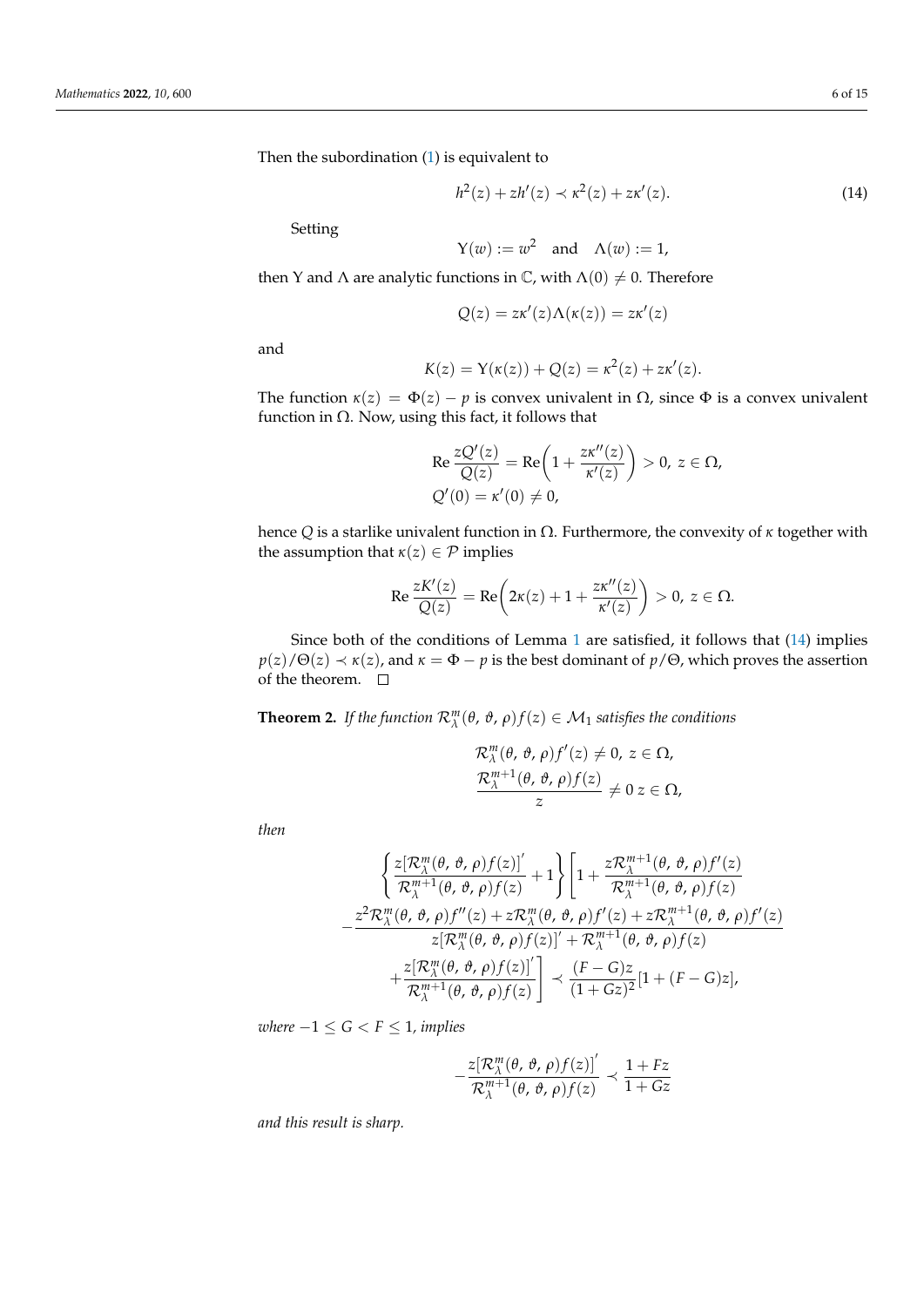**Proof.** If we define the functions

$$
\Phi(z) = \frac{1 + Fz}{1 + Gz}, \quad \Theta(z) = 1 \quad \text{and} \quad p(z) = -\frac{z[\mathcal{R}_{\lambda}^{m}(\theta, \vartheta, \rho)f(z)]'}{\mathcal{R}_{\lambda}^{m+1}(\theta, \vartheta, \rho)f(z)},
$$

then *p* has no singularity in  $Ω$ , and  $g(z) = Φ(z) - 1$  is a convex univalent function in  $Ω$ with Re *g*(*z*) > 0, *z* ∈ Ω. Proceeding as in the proof of Theorem [1,](#page-5-3) we obtain

$$
-\left\{\frac{z[\mathcal{R}_{\lambda}^{m}(\theta, \vartheta, \rho)f(z)]'}{\mathcal{R}_{\lambda}^{m+1}(\theta, \vartheta, \rho)f(z)}+1\right\} \prec \frac{1+Fz}{1+Gz}-1.
$$

Since the principle of subordination is invariant under translation, we have

$$
-\frac{z[\mathcal{R}_{\lambda}^{m}(\theta, \vartheta, \rho)f(z)]'}{\mathcal{R}_{\lambda}^{m+1}(\theta, \vartheta, \rho)f(z)} \prec \frac{1+Fz}{1+Gz}
$$

which is an assertion of Theorem [2.](#page-6-1)  $\square$ 

If we let  $m = \theta = 0$ ,  $\rho = 1$  in Theorem [2,](#page-6-1) we obtain

<span id="page-7-0"></span>**Corollary 1.** *If the function*  $f(z) \in M_1$  *satisfies the condition* 

$$
\frac{\mathcal{R}^{1,1}_{\lambda}(0,\vartheta,1)f(z)}{z}\neq 0, \quad (z\in\Omega)
$$

*then*

$$
\left\{\frac{zf'(z)}{\left[(1-\lambda)f(z)+\lambda zf'(z)+\frac{2\lambda}{z}\right]}+1\right\}\left[1+\frac{z\left[(1-\lambda)f(z)+\lambda zf'(z)+\frac{2\lambda}{z}\right]'}{\left[(1-\lambda)f(z)+\lambda zf'(z)+\frac{2\lambda}{z}\right]}-\frac{(\lambda+1)z^{2}f''(z)+zf'(z)-\frac{2\lambda}{z}}{\left[(1-\lambda)f(z)+(\lambda+1)zf'(z)+\frac{2\lambda}{z}\right]}+\frac{zf'(z)}{\left[(1-\lambda)f(z)+\lambda zf'(z)+\frac{2\lambda}{z}\right]}\right]\prec \frac{(F-G)z}{(1+Gz)^{2}}[1+(F-G)z],
$$

*where*  $-1 \le G < F \le 1$ *, implies* 

$$
-\frac{zf'(z)}{\left[(1-\lambda)f(z)+\lambda zf'(z)+\frac{2\lambda}{z}\right]}\prec\frac{1+Fz}{1+Gz'}
$$

*and this result is sharp.*

If we let  $\lambda = 0$  in Corollary [1,](#page-7-0) we obtain

**Corollary 2.** If the function  $f(z) \in M_1$  satisfies the condition  $\frac{f(z)}{z} \neq 0$ ,  $(z \in \Omega)$ , then

$$
\left\{\frac{zf'(z)}{f(z)}+1\right\} \left[1+\frac{2zf'(z)}{f(z)}-\frac{z^2f''(z)+zf'(z)}{f(z)+zf'(z)}\right] \prec \frac{(F-G)z}{(1+Gz)^2} [1+(F-G)z],
$$

*where*  $-1 \le G < F \le 1$ *, implies* 

$$
-\frac{zf'(z)}{f(z)} \prec \frac{1+Fz}{1+Gz},
$$

*and this result is sharp.*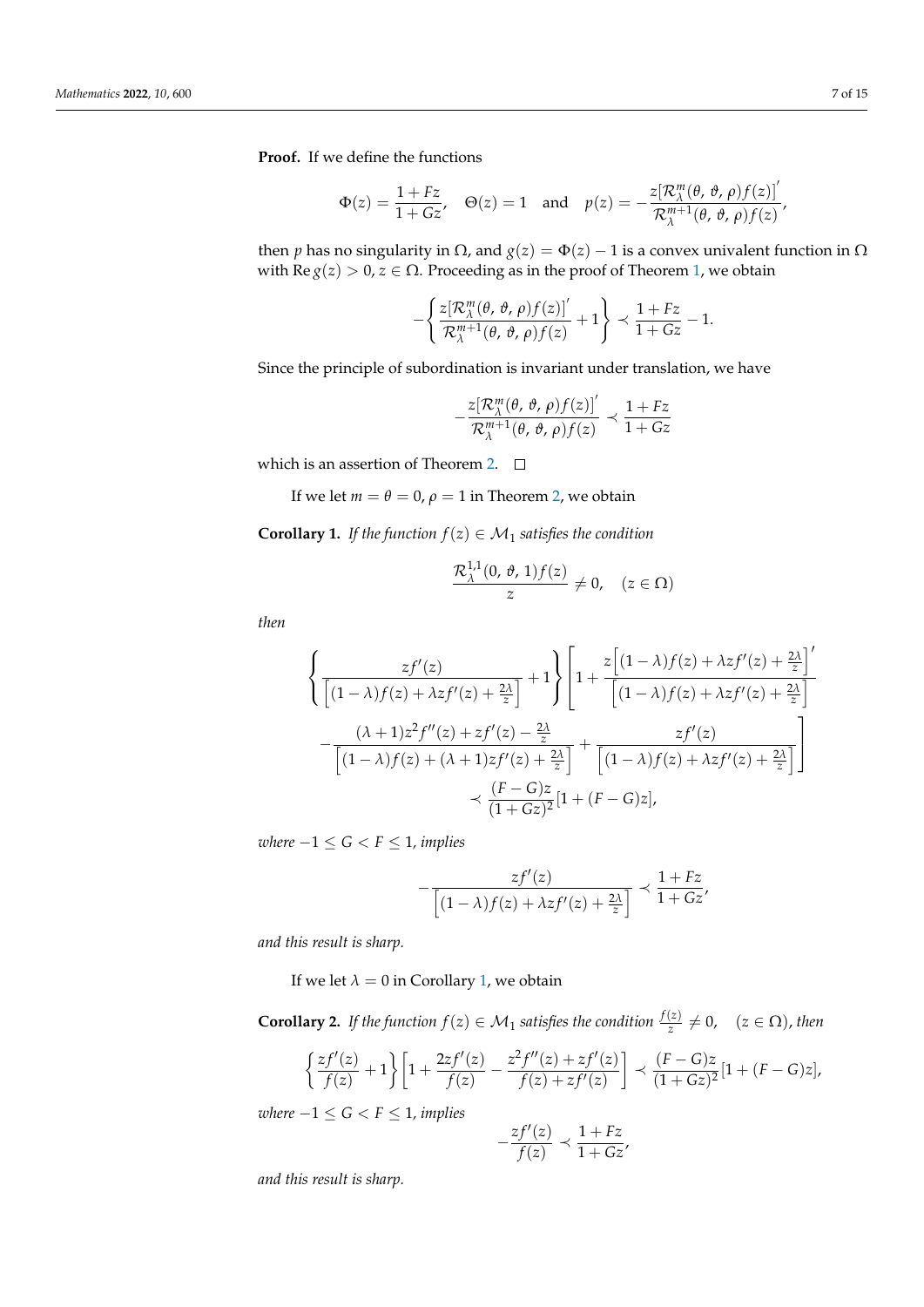For completeness, we just state the conditions for starlikeness of the class KC*<sup>m</sup> λ* (*β*, *ρ*, *θ*, *ϑ*; *b*; Φ).

<span id="page-8-1"></span>**Theorem 3.** Let the function  $\Phi$  be convex univalent in  $\Omega$  with  $\text{Re}[\Phi(z) - p] > 0$ . If the function  $\mathcal{R}_{\lambda}^{m,p}$ *λ* (*θ*, *ϑ*, *ρ*)*f*(*z*) ∈ M*<sup>p</sup> satisfies the conditions*

$$
\mathcal{R}_{\lambda}^{m,p}(\theta, \vartheta, \rho) f'(z) \neq 0, z \in \Omega,
$$
  

$$
\frac{\mathcal{R}_{\lambda}^{m,p}(\theta, \vartheta, \rho) f(z)}{z} \neq -\frac{\beta}{1-\beta} z \in \Omega,
$$

*then*

$$
\frac{1}{b\Theta(z)}\left\{\frac{z^{p(\delta-1)+\delta}[\mathcal{R}_{\lambda}^{m,p}(\theta,\vartheta,\rho)f'(z)]^{\delta}}{\left[(1-\beta)\mathcal{R}_{\lambda}^{m,p}(\theta,\vartheta,\rho)f(z)+\beta z^{-p}\right]} - (-p)^{\delta}\right\}\left[\frac{\left[(1-\beta)z\mathcal{R}_{\lambda}^{m,p}(\theta,\vartheta,\rho)f'(z)-p\beta z^{-p}\right]}{\left[(1-\beta)\mathcal{R}_{\lambda}^{m,p}(\theta,\vartheta,\rho)f(z)+\beta z^{-p}\right]} \\ - \frac{z\left\{z^{p(\delta-1)+\delta}[\mathcal{R}_{\lambda}^{m,p}(\theta,\vartheta,\rho)f'(z)]^{\delta}-(-p)^{\delta}\left[(1-\beta)\mathcal{R}_{\lambda}^{m,p}(\theta,\vartheta,\rho)f(z)+\beta z^{-p}\right]\right\}'}{z^{p(\delta-1)+\delta}[\mathcal{R}_{\lambda}^{m,p}(\theta,\vartheta,\rho)f'(z)]^{\delta}-(-p)^{\delta}\left[(1-\beta)\mathcal{R}_{\lambda}^{m,p}(\theta,\vartheta,\rho)f(z)+\beta z^{-p}\right]} \\ + \frac{z^{p(\delta-1)+\delta}[\mathcal{R}_{\lambda}^{m,p}(\theta,\vartheta,\rho)f'(z)]^{\delta}}{\Theta(z)\left[(1-\beta)\mathcal{R}_{\lambda}^{m,p}(\theta,\vartheta,\rho)f(z)+\beta z^{-p}\right]} - \frac{(-p)^{\delta}}{b\Theta(z)} + \frac{z\Theta'(z)}{\Theta(z)}\right] \prec \kappa^{2}(z) + z\kappa'(z),
$$

*where*  $\kappa(z) := \Phi(z) - p$ , implies  $f \in \mathcal{KC}_{\lambda}^m(\beta, \rho, \theta, \vartheta; b; \Phi)$ . Moreover, the function  $\Phi(z) - p$  is *the best dominant of the left-hand side of* [\(8\)](#page-4-3)*.*

**Remark 3.** *Several well-known subordination results involving the class of meromorphic functions can be obtained as an application of our result by varying the parameters involved in Theorem [3.](#page-8-1)*

# <span id="page-8-0"></span>**4.** Solution to Fekete–Szegő Problem for the Functions of  $\mathcal{MB}_{\lambda}^m(\rho, \theta, \vartheta; b; \Phi)$  and KC*<sup>m</sup> λ* (*β***,** *ρ***,** *θ***,** *ϑ***;** *b***; Φ**)

In this section, we obtain some interesting coefficient inequalities for functions belonging to the classes  $MB_\lambda^m(\rho, \theta, \vartheta; b; \Phi)$  and  $\mathcal{KC}_\lambda^m(\beta, \rho, \theta, \vartheta; b; \Phi)$ .

<span id="page-8-3"></span>**Theorem 4.** If  $f(z) = z^{-p} + \sum_{k=0}^{\infty} a_k z^{k+1-p} \in \mathcal{MB}_{\lambda}^m(\rho, \theta, \vartheta; b; \Phi)$  with  $\Phi(z) = 1 + L_1 z +$  $L_2 z^2 + L_3 z^3 + \cdots$ ,  $(L_1 > 0; z \in \Omega)$ , then for all  $\mu \in \mathbb{C}$  we have

$$
\left| a_1 - \mu a_0^2 \right| \leq \frac{2L_1 p^m |b\Gamma[\vartheta + 2\theta]|}{|[1 + \lambda(1-p)][p + 2\lambda(1-p)]^m \Gamma(\vartheta)(\rho)_2]} \left[ \left| \frac{d_1}{d_0} \right| + \max\left\{ 1; \left| \frac{L_2}{L_1} \right| + \frac{L_1 p^m |b\Gamma[\vartheta + 2\lambda(1-p)]^m [1 + \lambda(1-p)] (\rho)_2 (\Gamma[\vartheta + \theta])^2}{[1 + \lambda(1 - 2p)]^2 [p + \lambda(1 - 2p)]^{2m} \Gamma(\vartheta)[(\rho)_1]^2 \Gamma[\vartheta + 2\theta]} - \frac{[p + \lambda(1 - 2p)]}{p[1 + \lambda(1 - 2p)]} \right] \right\}.
$$

*The inequality is sharp for each*  $\mu \in \mathbb{C}$ *.* 

**Proof.** If  $f \in \mathcal{MB}_{\lambda}^m(\rho, \theta, \vartheta; b; \Phi)$ , there exist the analytic functions  $\Theta(z)$  and  $w(z)$ , with  $|w(z)| < 1, w(0) = 0$ , such that

$$
-\frac{1}{b}\left\{\frac{z[\mathcal{R}_{\lambda}^{m,p}(\theta,\vartheta,\rho)f(z)]'}{\mathcal{R}_{\lambda}^{m+1,p}(\theta,\vartheta,\rho)f(z)}+\rho\right\}=\Theta(z)[\Phi\{w(z)\}-p].
$$

Define the function  $k(z)$  by

<span id="page-8-2"></span>
$$
k(z) = 1 + \ell_1 z + \ell_2 z^2 + \dots = \frac{1 + w(z)}{1 - w(z)} \prec \frac{1 + z}{1 - z}, \quad (z \in \Omega). \tag{15}
$$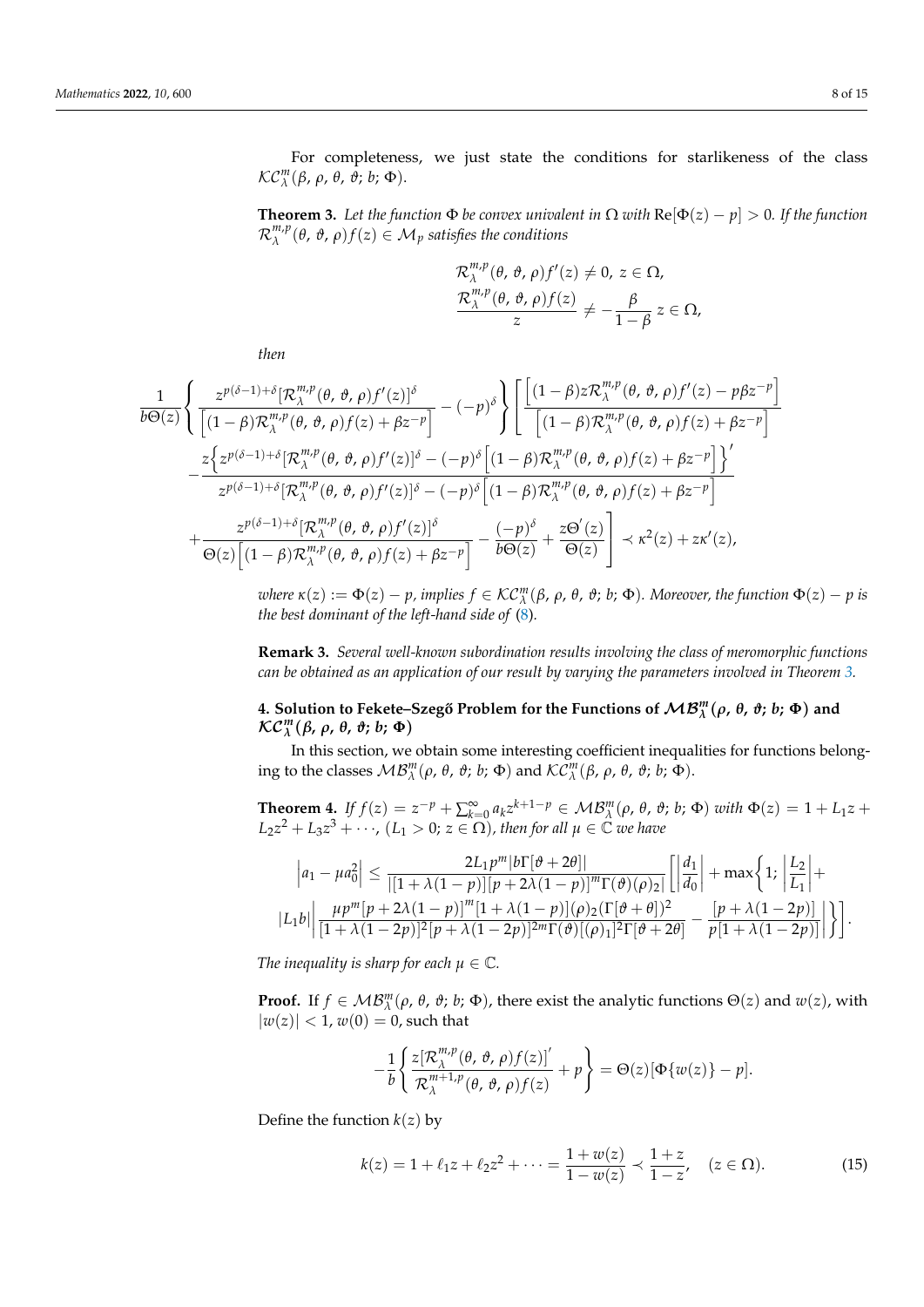We can note that  $k(0) = 1$  and  $k \in \mathcal{P}$  (see Lemma [2\)](#page-4-4). Using [\(15\)](#page-8-2), it is easy to see that

$$
w(z) = \frac{k(z) - 1}{k(z) + 1} = \frac{1}{2} \left[ \ell_1 z + \left( \ell_2 - \frac{\ell_1^2}{2} \right) z^2 + \left( \ell_3 - \ell_1 \ell_2 + \frac{\ell_1^3}{4} \right) z^3 + \cdots \right],
$$

From  $[19]$  (Equation 3.7) (also see  $[40]$ ), we have

<span id="page-9-0"></span>
$$
\frac{z[\mathcal{R}_{\lambda}^{m,p}(\theta, \vartheta, \rho)f(z)]'}{\mathcal{R}_{\lambda}^{m+1,p}(\theta, \vartheta, \rho)f(z)} + p = -b\left\{\frac{1}{2}L_1d_0\ell_1z + \left[d_0\left(\frac{1}{2}L_1\left(\ell_2 - \frac{\ell_1^2}{2}\right) + \frac{1}{4}L_2\ell_1^2\right) + \frac{d_1L_1\ell_1}{2}\right]z^2 + \cdots\right\}.
$$
 (16)

The left-hand side of [\(16\)](#page-9-0) will be

$$
\frac{z[\mathcal{R}_{\lambda}^{m,p}(\theta,\vartheta,\rho)f(z)]'}{\mathcal{R}_{\lambda}^{m+1,p}(\theta,\vartheta,\rho)f(z)} + p = \frac{\Gamma(\vartheta)(\rho)_{1}[1+\lambda(1-2p)]}{\Gamma[\vartheta+\theta]} \frac{[p+\lambda(1-2p)]^{m}}{p^{m}} a_{0}z + \frac{\left[\frac{\Gamma(\vartheta)(\rho)_{2}}{\Gamma[\vartheta+2\theta]}\left(\frac{2[p+2\lambda(1-p)]}{p}\right)^{m}[1+\lambda(1-p)]a_{1}}{p}\right]}{\left[\frac{\Gamma(\vartheta)(\rho)_{1}}{\Gamma[\vartheta+\vartheta]}\right]^{2}\left(\frac{[p+\lambda(1-2p)]}{p}\right)^{2m+1}[1+\lambda(1-2p)]a_{0}^{2}\bigg]z^{2} + \cdots
$$
\n(17)

From  $(16)$  and  $(17)$ , we have

<span id="page-9-3"></span><span id="page-9-2"></span><span id="page-9-1"></span>
$$
a_0 = -\frac{p^m \Gamma[\theta + \theta] b L_1 d_0 \ell_1}{2[1 + \lambda(1 - 2p)][p + \lambda(1 - 2p)]^m \Gamma(\theta)(\rho)_1}
$$
(18)

and

$$
a_1 = -\frac{L_1 d_0 p^m b \Gamma[\vartheta + 2\theta]}{2[1 + \lambda(1 - p)][p + 2\lambda(1 - p)]^m \Gamma(\vartheta)(\rho)_2} \left[ \ell_2 - \frac{1}{2} \left( 1 - \frac{L_2}{L_1} + \frac{L_1 b d_0 [p + \lambda(1 - 2p)]}{p[1 + \lambda(1 - 2p)]} \right) \ell_1^2 + \frac{d_1 \ell_1}{d_0} \right].
$$
\n(19)

In view of [\(18\)](#page-9-2) and [\(19\)](#page-9-3), for  $\mu \in \mathbb{C}$ , we have

$$
\left| a_{1} - \mu a_{0}^{2} \right| = \left| -\frac{L_{1} d_{0} p^{m} b \Gamma[\vartheta + 2\theta]}{2[1 + \lambda(1 - p)][p + 2\lambda(1 - p)]^{m} \Gamma(\vartheta)(\rho)_{2}} \right| \ell_{2} - \frac{1}{2} \left( 1 - \frac{L_{2}}{L_{1}} + \frac{L_{1} b d_{0} [p + \lambda(1 - 2p)]}{p[1 + \lambda(1 - 2p)]} \right) \ell_{1}^{2} + \frac{d_{1} \ell_{1}}{d_{0}} \right|
$$

$$
- \frac{\mu p^{2m} (\Gamma[\vartheta + \theta])^{2} b^{2} L_{1}^{2} d_{0}^{2} \ell_{1}^{2}}{4[1 + \lambda(1 - 2p)]^{2} [p + \lambda(1 - 2p)]^{2m} (\Gamma(\vartheta))^{2} ((\rho)_{1})^{2}} \Big|.
$$
(20)

Using the well-known condition  $|d_0| \leq 1$  (see [\[19\]](#page-15-20), p. 7115) along with Lemma [3](#page-4-5) in [\(20\)](#page-9-4), we obtain the assertion of Theorem [4.](#page-8-3)

<span id="page-9-5"></span>**Corollary 3.** *If*  $f(z) = z^{-p} + \sum_{k=0}^{\infty} a_k z^{k+1-p} \in \mathcal{M}_p$  satisfies the condition

<span id="page-9-4"></span>
$$
-\frac{1}{b}\left\{\frac{z[\mathcal{R}_{\lambda}^{m,p}(\theta,\vartheta,\rho)f(z)]'}{\mathcal{R}_{\lambda}^{m+1,p}(\theta,\vartheta,\rho)f(z)}+\rho\right\} \prec_q \frac{p+[pG+(F-G)(p-\alpha)]z}{[1+Gz]}-\rho,
$$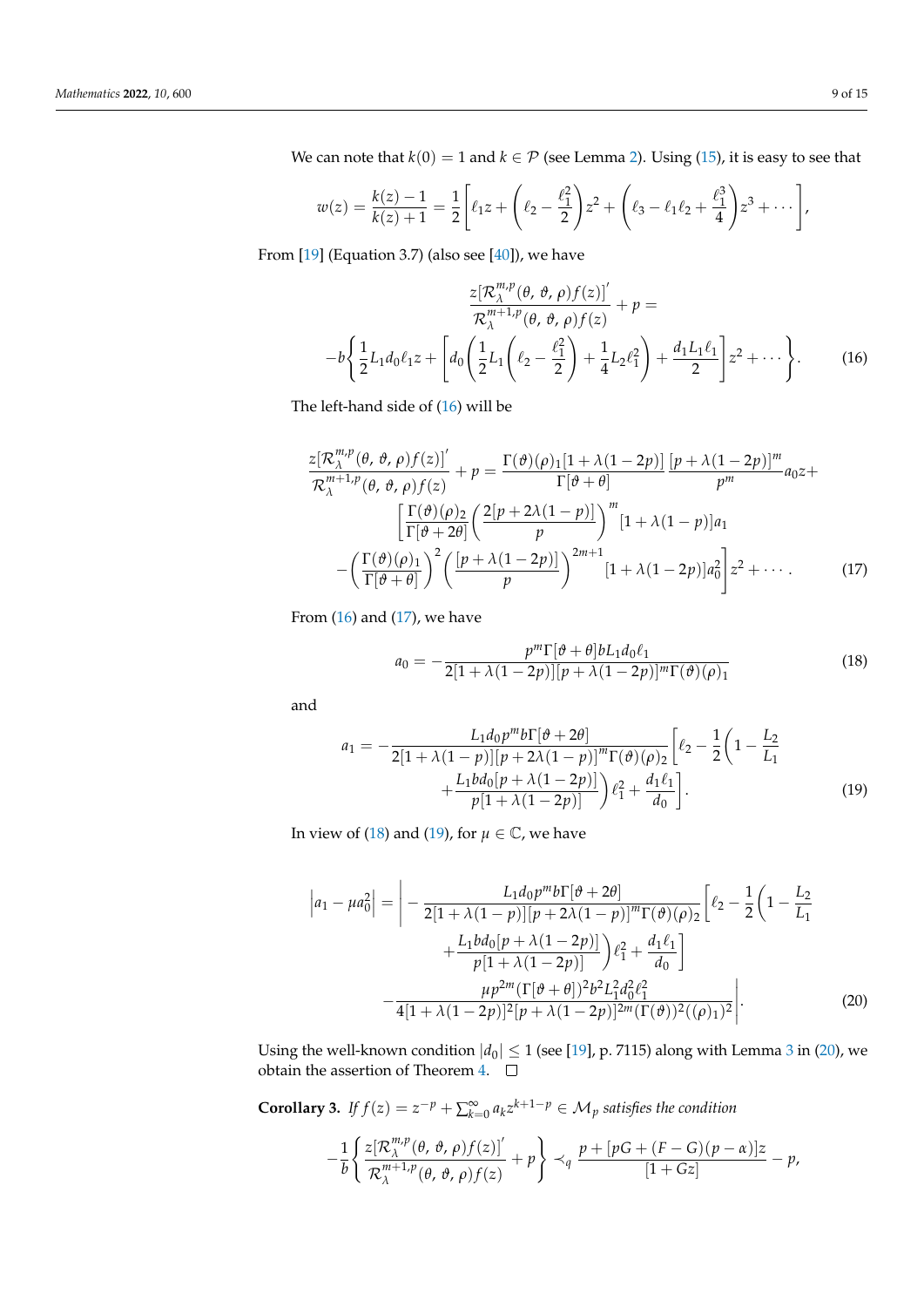*then for all*  $\mu \in \mathbb{C}$  *we have* 

$$
\left| a_1 - \mu a_0^2 \right| \le \frac{(F - G)(p - \alpha)p^m|b\Gamma[\vartheta + 2\theta]|}{|[1 + \lambda(1 - p)][p + 2\lambda(1 - p)]^m \Gamma(\vartheta)(\rho)_2]} \left[ \left| \frac{d_1}{d_0} \right| + \max\{1; G +
$$
  

$$
(F - G)(p - \alpha)|b| \left| \frac{\mu p^m[p + 2\lambda(1 - p)]^m[1 + \lambda(1 - p)](\rho)_2(\Gamma[\vartheta + \theta])^2}{[1 + \lambda(1 - 2p)]^2[p + \lambda(1 - 2p)]^{2m} \Gamma(\vartheta)[(\rho)_1]^2 \Gamma[\vartheta + 2\theta]} - \frac{[p + \lambda(1 - 2p)]}{p[1 + \lambda(1 - 2p)]} \right| \}.
$$

*The inequality is sharp for each*  $\mu \in \mathbb{C}$ *.* 

**Proof.** The function  $\Psi(z) = \frac{p+[pG+(F-G)(p-\alpha)]z}{[1+Gz]}$  has the Maclaurin series expansion of the form

$$
\Psi(z) = \Psi(0) + \Psi'(0)z + \Psi''(0)z^2 + \dots
$$
  
=  $p + (F - G)(p - \alpha)z - G(F - G)(p - \alpha)z^2 + \dots, z \in \Omega.$ 

Replacing *L*<sub>1</sub> and *L*<sub>2</sub> with  $(F - G)(p - \alpha)$  and  $-G(F - G)(p - \alpha)$ , respectively, in Theorem [4,](#page-8-3) we obtain the assertion of the Theorem.  $\quad \Box$ 

Letting  $p = b = 1$  and  $\alpha = 0$  in Corollary [3,](#page-9-5) we obtain the following result.

**Corollary 4.** *If*  $f(z) \in M_1$  *satisfies the condition* 

$$
-\frac{z[\mathcal{R}_{\lambda}^{m,p}(\theta,\vartheta,\rho)f(z)]'}{\mathcal{R}_{\lambda}^{m+1,p}(\theta,\vartheta,\rho)f(z)}-1\prec_q \frac{1+Fz}{[1+Gz]}-1,
$$

*then for all*  $\mu \in \mathbb{C}$  *we have* 

$$
\left|a_1 - \mu a_0^2\right| \le \frac{(F - G)|\Gamma[\vartheta + 2\theta]|}{|\Gamma(\vartheta)(\rho)_2|} \left[\left|\frac{d_1}{d_0}\right| + \max\{1; G + \frac{\mu(\rho)_2(\Gamma[\vartheta + \theta])^2}{(1 - \lambda)^{2m+2}\Gamma(\vartheta)[(\rho)_1]^2\Gamma[\vartheta + 2\theta]} - 1\right|\right\}.
$$

*The inequality is sharp for each*  $\mu \in \mathbb{C}$ *.* 

Letting  $\Theta(z) = 1$ ,  $\rho = p = m = 1$  and  $\theta = \alpha = 0$  in Corollary [3,](#page-9-5) we obtain the following result.

<span id="page-10-0"></span>**Corollary 5.** *If*  $f(z) \in M_1$  *satisfies the condition* 

$$
-\frac{zf'(z)}{(1-\lambda)f(z)+\lambda zf'(z)+\frac{2\lambda}{z}} \prec \frac{1+Fz}{[1+Gz]}, \qquad (\lambda \neq 1),
$$

*then for all*  $\mu \in \mathbb{C}$  *we have* 

$$
\left|a_1 - \mu a_0^2\right| \le \frac{(F-G)}{2} \max\bigg\{1; G + (F-G) \bigg| \frac{2\mu}{(1-\lambda)^4} - 1\bigg|\bigg\}.
$$

*The inequality is sharp for each*  $\mu \in \mathbb{C}$ *.* 

**Remark 4.** For the choice of  $\lambda = 0$ ,  $F = 1 - 2\gamma$  and  $G = -1$  in Corollary [5,](#page-10-0) we obtain the Fekete–Szegő inequality for the class  $\mathcal{MS}^*_1(\gamma)$ .

Now, we will obtain the Fekete–Szeg˝o inequality for functions in KC*<sup>m</sup> λ* (*β*, *ρ*, *θ*, *ϑ*; *b*; Φ).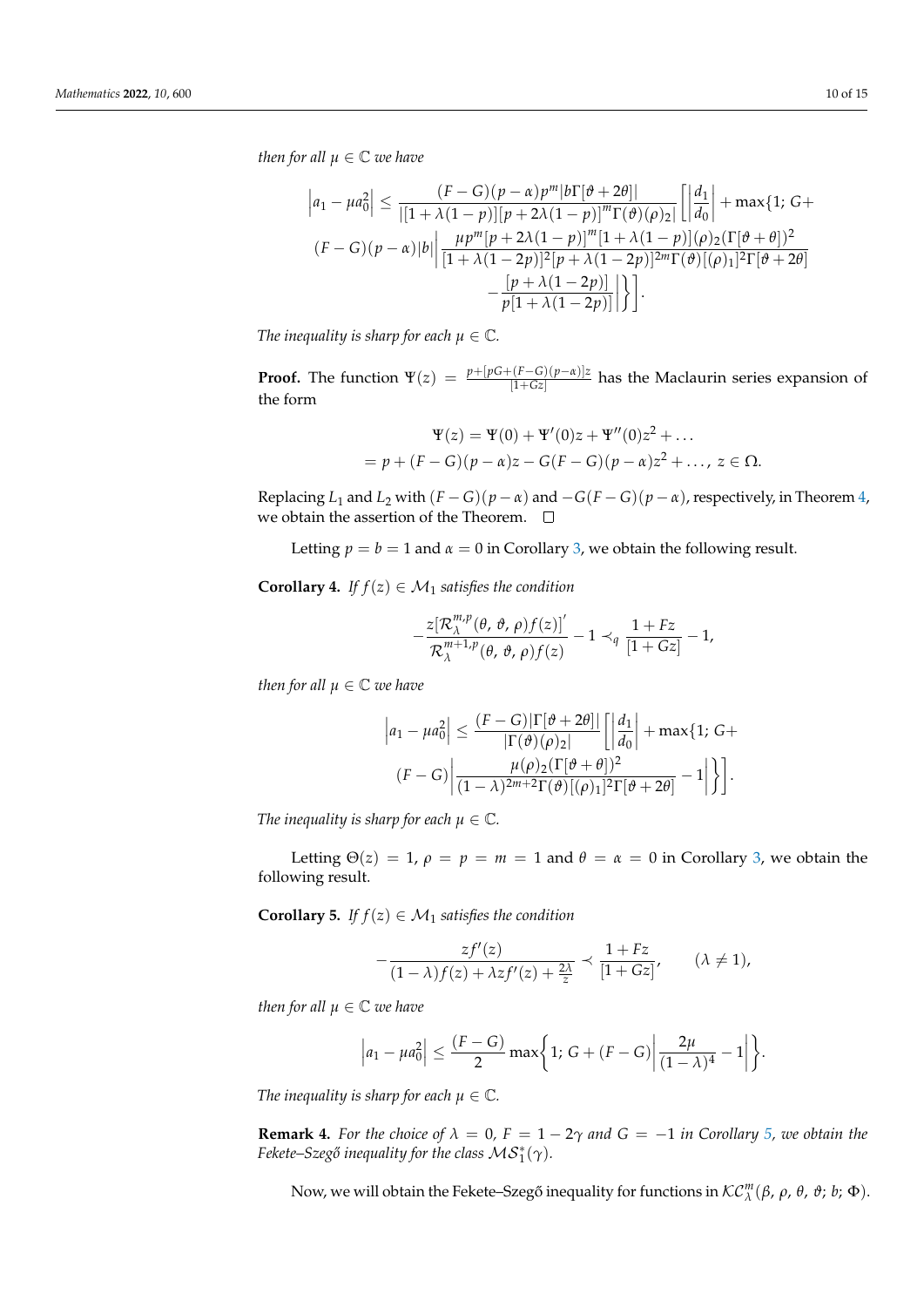<span id="page-11-1"></span>**Theorem 5.** If  $f(z) = z^{-p} + \sum_{k=0}^{\infty} a_k z^{k+1-p} \in \mathcal{KC}_{\lambda}^m(\beta, \rho, \theta, \vartheta; b; \Phi)$  with  $\Phi(z) = 1 + L_1 z +$  $L_2 z^2 + L_3 z^3 + \cdots$ ,  $(L_1 > 0; z \in \Omega)$ , then for all  $\mu \in \mathbb{C}$  *we have* 

$$
\left|a_1 - \mu a_0^2\right| \le \frac{L_1 p^{m+\delta+1} |\partial \Gamma[\vartheta + 2\theta]|}{\left|[p+2\lambda(1-p)\right]^m [\delta(2-p) + p(1-\beta)] \Gamma(\vartheta)(\rho)_2|} \left[\left|\frac{d_1}{d_0}\right| + \max\{1; |2\kappa - 1|\}\right]
$$

*where κ is given by*

$$
\kappa := \frac{1}{2} \left( 1 - \frac{L_2}{L_1} - \frac{L_1 bd_0[2\delta p(1-p)(1-\beta) + \delta(\delta-1)(1-p)^2 + 2p^2(1-\beta)^2]}{2p^{\delta+2}(-1)^{\delta}[\delta(1-p) + p(1-\beta)]^2} + \frac{\mu p^{m-3\delta+1}bL_1[p+2\lambda(1-p)]^m[\delta(2-p) + p(1-\beta)](\rho)_2(\Gamma[\vartheta+\theta])^2}{2(-1)^{\delta}[p+\lambda(1-2p)]^{2m}[\delta(1-p) + p(1-\beta)]^2\Gamma(\vartheta)[(\rho)_1]^2\Gamma[\vartheta+2\theta]} \right).
$$

*The inequality is sharp for each*  $\mu \in \mathbb{C}$ *.* 

**Proof.** Using [\(7\)](#page-3-2) in the left hand side [\(8\)](#page-4-3), we obtain by expanding

$$
\frac{z^{p(\delta-1)+\delta}[\mathcal{R}_{\lambda}^{m,p}(\theta, \vartheta, \rho)f'(z)]^{\delta}}{\left[(1-\beta)\mathcal{R}_{\lambda}^{m,p}(\theta, \vartheta, \rho)f(z)+\beta z^{-p}\right]} - (-p)^{\delta} = -\left(\frac{[\delta(1-p)+(1-\beta)p]}{p}\right)\frac{\Gamma(\vartheta)(\rho)_{1}}{\Gamma[\vartheta+\theta]}
$$

$$
(-p)^{\delta}\left(\frac{p+\lambda(1-2p)}{p}\right)^{m}a_{0}z - \left[\frac{\Gamma(\vartheta)(\rho)_{2}}{\Gamma[\vartheta+2\theta]2!}\left(\frac{p+2\lambda(1-p)}{p}\right)^{m}\right]
$$

$$
\left(\frac{[\delta(2-p)+p(1-\beta)]}{p}\right)(-p)^{\delta}a_{1} - \left\{\frac{\delta(1-p)(1-\beta)}{p} + \frac{\delta(\delta-1)(1-p)^{2}}{2p^{2}} + (1-\beta)^{2}\right\}
$$

$$
\left(\frac{\Gamma(\vartheta)(\rho)_{1}}{\Gamma[\vartheta+\theta]}\right)^{2}\left(\frac{p+\lambda(1-2p)}{p}\right)^{m}(-p)^{\delta}a_{0}^{2}\right]z^{2} + \cdots
$$

Retracing the steps as in Theorem [4,](#page-8-3) we obtain

$$
\left| a_{1} - \mu a_{0}^{2} \right| = \left| - \frac{L_{1}(-1)^{\delta} d_{0} p^{m+\delta+1} b \Gamma[\vartheta + 2\theta]}{[p + 2\lambda(1-p)]^{m} [\delta(2-p) + p(1-\beta)] \Gamma(\vartheta)(\rho)_{2}} \right| \frac{d_{1} \ell_{1}}{d_{0}} + \ell_{2} - \frac{\ell_{1}^{2}}{2} \left( 1 - \frac{L_{2}}{L_{1}} - \frac{L_{1} b d_{0} [2\delta p(1-p)(1-\beta) + \delta(\delta-1)(1-p)^{2} + 2p^{2}(1-\beta)^{2}]}{2p^{\delta+2}(-1)^{\delta} [\delta(1-p) + p(1-\beta)]^{2}} \right) \right]
$$
\n
$$
- \frac{\mu (\Gamma[\vartheta + \theta])^{2} b^{2} L_{1}^{2} p^{2m+2} d_{0}^{2} \ell_{1}^{2}}{4p^{2\delta} (\Gamma(\vartheta))^{2} [\delta(1-p) + p(1-\beta)]^{2} [p + \lambda(1-2p)]^{2m} [(\rho)_{1}]^{2}} \right|.
$$
\n(21)

Using Lemma [3](#page-4-5) in [\(4\)](#page-11-0), we obtain the assertion of the Theorem.  $\Box$ 

Letting  $p = b = 1$  and  $\Psi(z) = \frac{1+Fz}{1+Gz}$  in Theorem [5,](#page-11-1) we obtain the following result:

<span id="page-11-2"></span>**Corollary 6.** *If*  $f(z) \in M_1$  *satisfies the condition* 

<span id="page-11-0"></span>
$$
-\frac{z[\mathcal{R}_{\lambda}^{m,p}(\theta,\vartheta,\rho)f'(z)]^{\delta}}{\left[(1-\beta)\mathcal{R}_{\lambda}^{m,p}(\theta,\vartheta,\rho)f(z)+\beta z^{-p}\right]}-1\prec_{q}\frac{1+Fz}{[1+Gz]}-1,
$$

*then for all*  $\mu \in \mathbb{C}$  *we have* 

$$
\left|a_1 - \mu a_0^2\right| \le \frac{2(F - G)|\Gamma[\vartheta + 2\theta]|}{[\delta + 1 - \beta]|\Gamma(\vartheta)(\rho)_2|} \left[\left|\frac{d_1}{d_0}\right| + \max\left\{1; |G| + \frac{\mu[\delta - \beta + 1](\rho)_2(\Gamma[\vartheta + \theta])^2}{2(1 - \beta)^2 \Gamma(\vartheta)[(\rho)_1]^2 \Gamma[\vartheta + 2\theta](1 - \lambda)^{2m}} - 1\right|\right\}.
$$

*The inequality is sharp for each*  $\mu \in \mathbb{C}$ *.*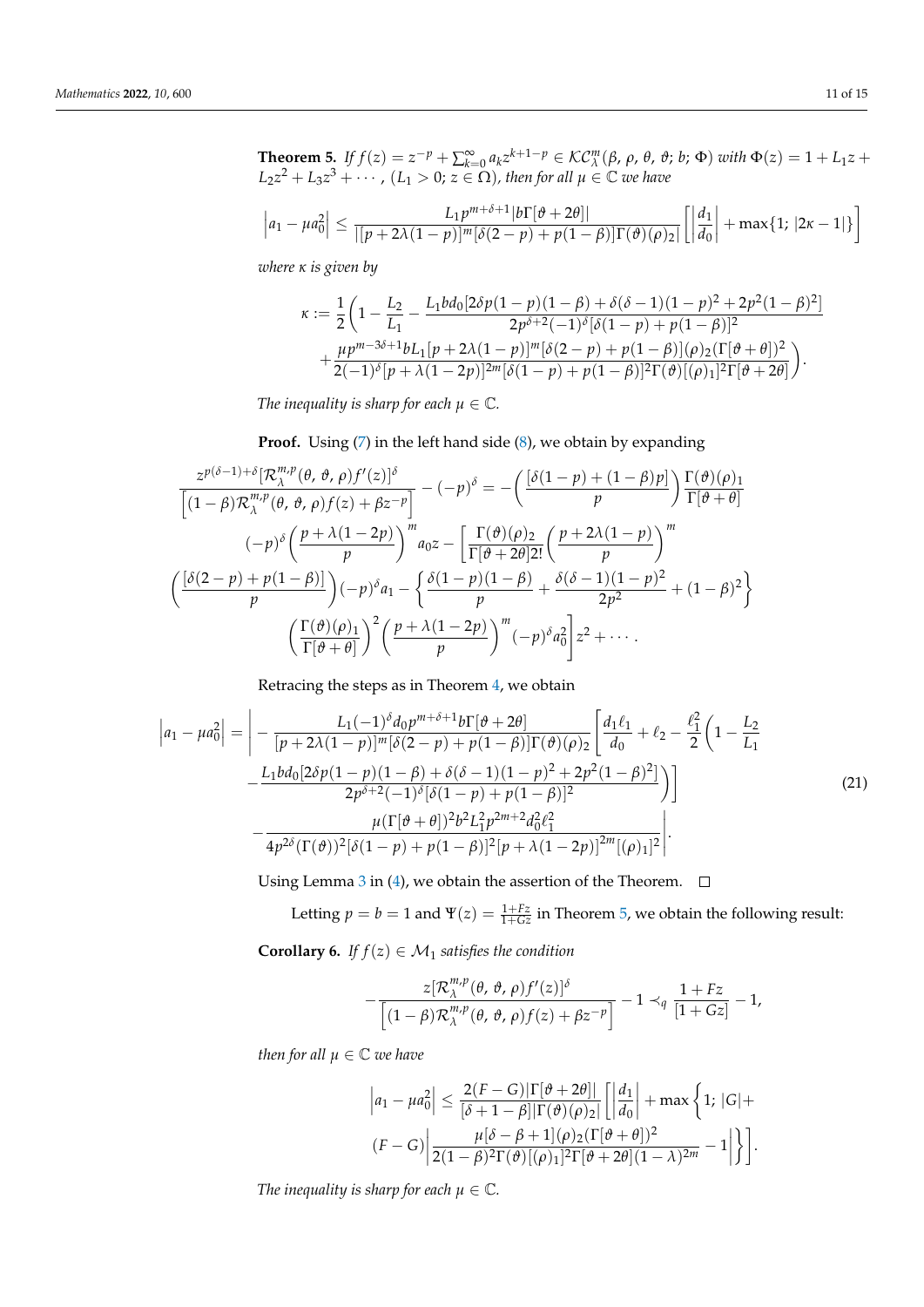**Corollary 7.** *If*  $f(z) \in M_1$  *satisfies the condition* 

$$
-\frac{z[f'(z)]^{\delta}}{f(z)}-1 \prec_{q} \frac{1+Fz}{[1+Gz]}-1,
$$

*then for all*  $\mu \in \mathbb{C}$  *we have* 

$$
\left|a_1 - \mu a_0^2\right| \le \frac{(F-G)}{(\delta+1)} \left[\left|\frac{d_1}{d_0}\right| + \max\{1; |G| + (F-G)|\mu(\delta+1) - 1|\}\right].
$$

*The inequality is sharp for each*  $\mu \in \mathbb{C}$ *.* 

*Applications in the Bernoulli Lemniscate and Nephroid Domains*

Mendiratta et al. in [\[41\]](#page-15-22) defined a class of functions subordinate to

$$
\Phi(z) = \sqrt{2} - (\sqrt{2} - 1) \left( \sqrt{\frac{1 - z}{1 + 2(\sqrt{2} - 1)z}} \right).
$$

The function  $\Phi(z) = \sqrt{2} - (\sqrt{2} - 1) \sqrt{\frac{1 - z^2}{1 + z^2} \sqrt{z^2}}$  $\frac{1-z}{1+2(\sqrt{2}-1)z}$  maps the unit disc onto interior of the left half of the shifted lemniscate of Bernoulli  $\int(u-\bar{u})du$ √  $\sqrt{2}$ <sup>2</sup> +  $v^2$ <sup>2</sup> -  $\int$  (*u* – √  $\sqrt{2^2 + v^2} = 0$ 

(see Figure [1a](#page-13-0)). The function  $\Phi(z)$  has a Maclaurin series of the form

$$
\Phi(z) = 1 + \left(\frac{5}{2} - \frac{3}{\sqrt{2}}\right)z + \left(\frac{71}{8} - \frac{51}{4\sqrt{2}}\right)z^2 + \left(\frac{589}{16} - \frac{415}{8\sqrt{2}}\right)z^3 + O[z]^4.
$$

In [\[42\]](#page-15-23), Wani and Swaminathan introduced and studied a class of functions subordinate to  $\Phi(z) = 1 + z - z^3/3$ . The function  $\Phi(z) = 1 + z - z^3/3$  maps the unit disc onto a region bounded by the nephroid  $\left[(u-1)^2+v^2-\frac{4}{9}\right]^2-\frac{4v^2}{3}=0$  (see Figure [1b](#page-13-0)), which is symmetric about the real axis.

If we let  $m = \lambda = \theta = \beta = 0$ ,  $b = \delta = \rho = 1$ ,  $\Theta(z) = 1$  and  $\Phi(z) = \sqrt{2} - \Phi(z)$  $(\sqrt{2}-1)\sqrt{\frac{1-z}{1+2\sqrt{2}}}\$  $\frac{1-z}{1+2(\sqrt{2}-1)z}$  in Theorem [5,](#page-11-1) we obtain

**Corollary 8.** *If*  $f(z) \in M_1$  *satisfies the condition* 

$$
-\frac{zf'(z)}{f(z)} \prec \sqrt{2} - (\sqrt{2} - 1) * \sqrt{\frac{1-z}{1+2(\sqrt{2}-1)z}}
$$

*then for all*  $\mu \in \mathbb{C}$  *we have* 

$$
\left|a_1 - \mu a_0^2\right| \le \frac{(5 - 3\sqrt{2})}{4} \max\left\{1; \frac{6\sqrt{2} - 7}{4} + \frac{5 - 3\sqrt{2}}{2} |2\mu - 1|\right\}.
$$

*The inequality is sharp for each*  $\mu \in \mathbb{C}$ *.* 

If we let  $m = \lambda = \theta = \beta = 0$ ,  $b = \delta = \rho = 1$ ,  $\Theta(z) = 1$  and  $\Phi(z) = 1 + z - z^3/3$  in Theorem [5,](#page-11-1) we obtain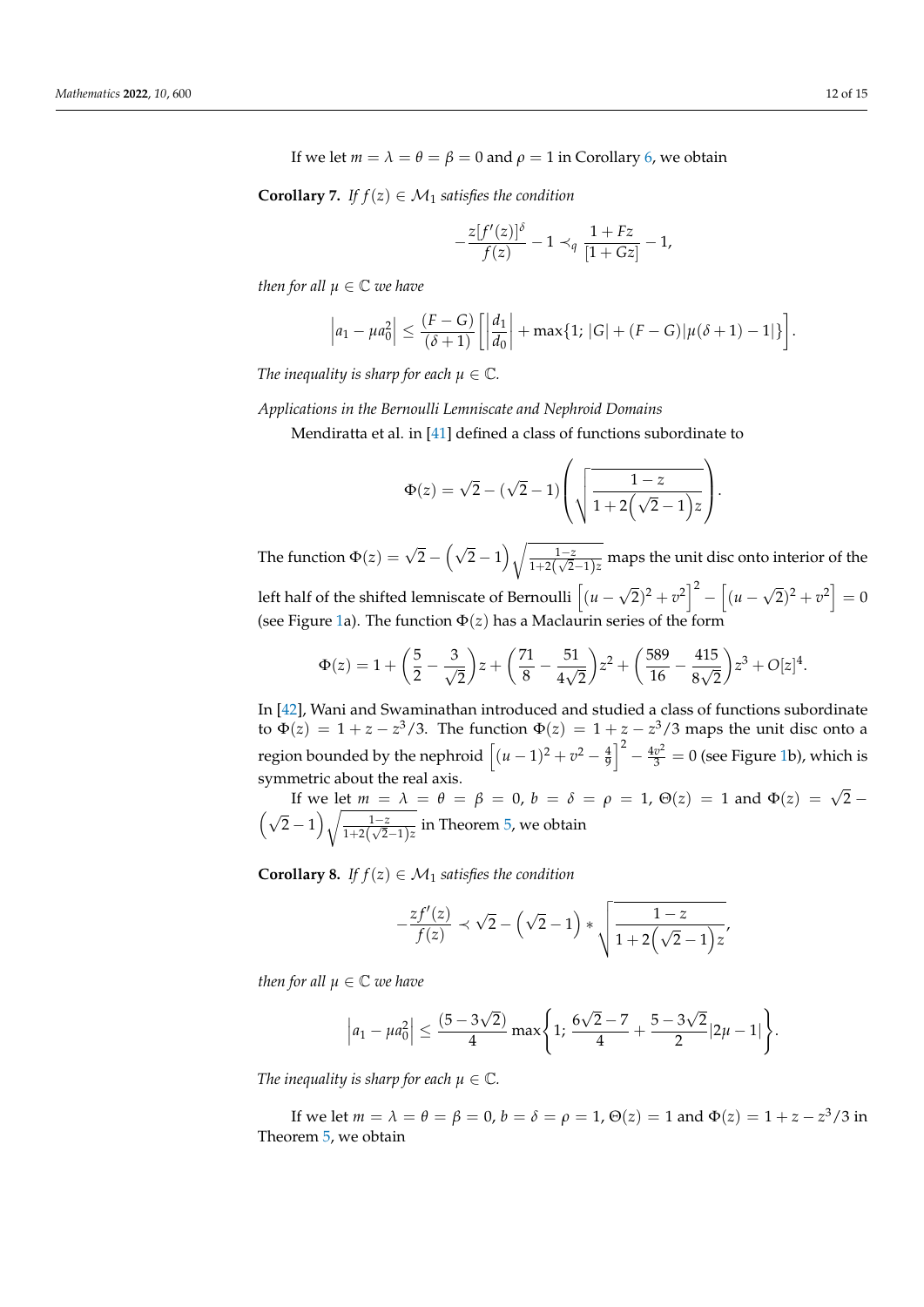**Corollary 9.** *If*  $f(z) \in M_1$  *satisfies the condition* 

$$
-\frac{zf'(z)}{f(z)} \prec 1+z-z^3/3,
$$

*then for all*  $\mu \in \mathbb{C}$  *we have* 

$$
\left|a_1 - \mu a_0^2\right| \le \frac{1}{2} \max\left\{1; \frac{1}{3} + |2\mu - 1|\right\}.
$$

<span id="page-13-0"></span>*The inequality is sharp for each*  $\mu \in \mathbb{C}$ *.* 



**Figure 1.** (a) Mapping of  $\Omega$  under  $\Phi(z) = \sqrt{2} - (\sqrt{2}-1)\sqrt{\frac{1-z}{1+2(\sqrt{2}-1)z}}$ . (b) Mapping of  $\Omega$  under the transformation  $\Phi(z) = 1 + z - z^3/3$ .

### **5. Discussion**

As a preclude to the Conclusions section, in this section we will highlight the significance of our main results and their applications in detail. With a primary motive to consolidate the study of the famous *α*-convex function with starlike and convex functions, Al-Oboudi in [\[43\]](#page-15-24) defined an operator containing a convex combination of analytic functions. However, the same meromorophic analogue of the Al-Oboudi operator could not be defined to unify the meromorphic *α*-convex function with other geometrically defined subclasses of  $\mathcal{M}_p$ . Aouf in [\[4\]](#page-14-3) intelligently defined an Al-Oboudi-type operator for functions in  $M_p$  in such a way that normalization could be retained. In this paper, we extend the operator defined by Aouf in [\[4\]](#page-14-3) by replacing *f* with  $f * \mathcal{K}^{\rho}_{\theta, \theta}(z)$ , where  $*$  denotes the Hadamard product and  $\mathcal{K}^\rho_\theta$  $^{\rho}_{\theta, \vartheta}(z)$  is the normalized meromorphic function with the Prahakar function in the kernel.

The family of functions  $\mathcal{KC}_{\lambda}^m(\beta, \rho, \theta, \vartheta; b; \Phi)$  (see Definition [1\)](#page-4-6) is defined to include or unify the study of *δ*-pseudo starlike functions. Furthermore, to add more versatility to our study, we defined the class  $\mathcal{KC}_\lambda^m(\beta, \rho, \theta, \vartheta; b; \Phi)$  by subjecting a certain analytic characterization quasi-subordinate to a more general function. The other class  $MB_\lambda^m(\rho, \theta, \vartheta; b; \Phi)$ (see Definition [2\)](#page-4-7) was defined to extend the study of Ghoos et al. [\[31\]](#page-15-11).

The other significant deviation from previous studies is that we obtain conditions so that *δ*-pseudo starlike functions are quasi-subordinate to a general function. Hence, if we let  $\Theta(z) = 1$ , then our results in Section [3](#page-5-0) will reduce to a subordination condition for starlikeness. The method to obtain the solution to the Fekete–Szegő problem of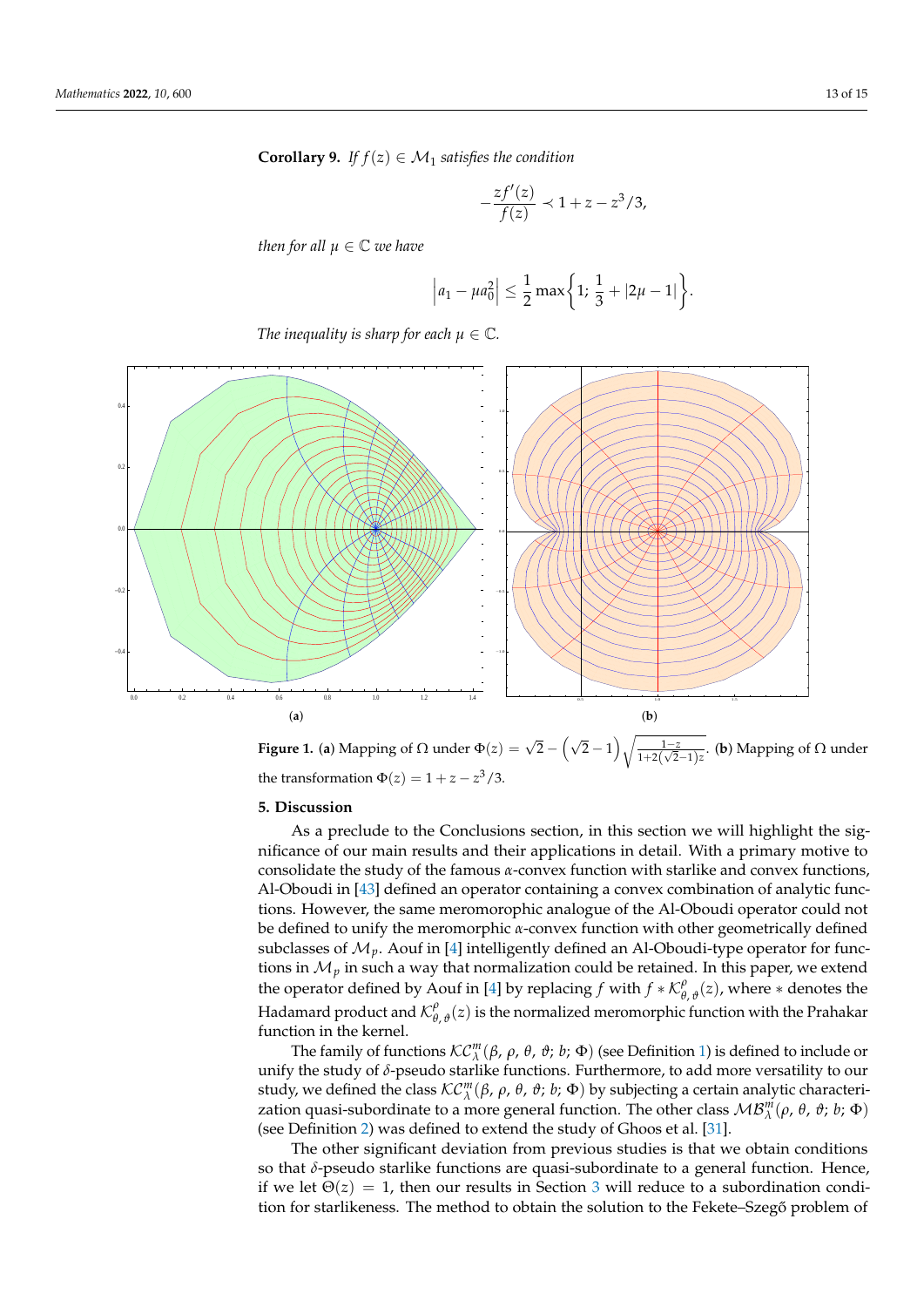*MB*<sup>*m*</sup></sup>( $ρ$ ,  $θ$ ,  $θ$ ;  $b$ ;  $Φ$ ) and  $\mathcal{K}C^m_\lambda(\beta, \rho, \theta, \vartheta; b; \Phi)$  is the same as that employed by various authors. However, several new and classical results can be obtained as a special case of our main results.

### **6. Conclusions**

The extension and unification of various well-known classes of functions were the main objective of this paper. We defined a new family of multivalent meromorphic functions of complex order using a differential operator, to unify the study of various classes of meromorphic functions. Inclusion relations, Fekete–Szegő inequalities and sufficient conditions for starlikeness for the defined function class were established.

**Author Contributions:** Conceptualization, D.B., K.R.K. and E.U.; methodology, D.B., K.R.K. and E.U.; software, D.B., K.R.K. and E.U.; validation, D.B., K.R.K. and E.U.; formal analysis, D.B., K.R.K. and E.U.; investigation, D.B., K.R.K. and E.U.; resources, D.B., K.R.K. and E.U.; data curation, D.B., K.R.K. and E.U.; writing—original draft preparation, K.R.K. and E.U.; writing—review and editing, D.B., K.R.K. and E.U.; visualization, D.B., K.R.K. and E.U.; supervision, D.B., K.R.K. and E.U.; project administration, D.B., K.R.K. and E.U. All authors have read and agreed to the published version of the manuscript.

**Funding:** This research study received no external funding.

**Institutional Review Board Statement:** Not applicable.

**Informed Consent Statement:** Not applicable.

**Data Availability Statement:** No data were used to support this study.

**Acknowledgments:** The authors thank the referees for their comments and suggestions, which improved the presentation of the results.

**Conflicts of Interest:** The authors declare no conflict of interest.

#### **References**

- <span id="page-14-0"></span>1. Goodman, A.W. *Univalent Functions*; Mariner Publishing Co., Inc.: Tampa, FL, USA, 1983; Volume I.
- <span id="page-14-1"></span>2. Hayman, W.K. *Multivalent Functions*; Cambridge Tracts in Mathematics and Mathematical Physics, No. 48; Cambridge University Press: Cambridge, UK, 1958.
- <span id="page-14-2"></span>3. Liu, J.-L.; Srivastava, H.M. A linear operator and associated families of meromorphically multivalent functions. *J. Math. Anal. Appl.* **2001**, *259*, 566–581. [\[CrossRef\]](http://doi.org/10.1006/jmaa.2000.7430)
- <span id="page-14-3"></span>4. Aouf, M.K. A class of meromorphic multivalent functions with positive coefficients. *Taiwan. J. Math.* **2008**, *12*, 2517–2533. [\[CrossRef\]](http://dx.doi.org/10.11650/twjm/1500405193)
- <span id="page-14-4"></span>5. Aouf, M.K.; Seoudy, T.M. Some families of meromorphic *p*-valent functions involvinga new operator defined by generalized Mittag–Leffler function. *J. Egypt. Math. Soc.* **2018**, *26*, 406–411. [\[CrossRef\]](http://dx.doi.org/10.21608/joems.2018.2884.1043)
- 6. Murugusundaramoorthy, G.; Aouf, M.K. Families of meromorphic multivalent functions associated with the Dziok-Raina operator. *Int. J. Anal. Appl.* **2005**, *2*, 1–18.
- <span id="page-14-5"></span>7. Liu, J.-L.; Srivastava, H.M. Classes of meromorphically multivalent functions associated with the generalized hypergeometric function. *Math. Comput. Model.* **2004**, *39*, 21–34. [\[CrossRef\]](http://dx.doi.org/10.1016/S0895-7177(04)90503-1)
- <span id="page-14-6"></span>8. Ayub, U.; Mubeen, S.; Abdeljawad, T.; Rahman, G.; Nisar, K.S. The new Mittag–Leffler function and its applications. *J. Math.* **2020**, *2020*, 2463782. [\[CrossRef\]](http://dx.doi.org/10.1155/2020/2463782)
- 9. Gorenflo, R.; Kilbas, A.A.; Rogosin, S.V. On the generalized Mittag–Leffler type functions. *Integral Transform. Spec. Funct.* **1998**, *7*, 215–224. [\[CrossRef\]](http://dx.doi.org/10.1080/10652469808819200)
- 10. Kilbas, A.A.; Srivastava, H.M.; Trujillo, J.J. *Theory and Applications of Fractional Differential Equations*; North-Holland Mathematics Studies 204; Elsevier Science B.V.: Amsterdam, The Netherlands, 2006.
- <span id="page-14-7"></span>11. Purohit, S.D.; Kalla, S.L. A generalization of *q*-Mittag–Leffler function. *Mat. Bilten* **2011**, *35*, 15–26.
- <span id="page-14-8"></span>12. Prabhakar, T.R. A singular integral equation with a generalized Mittag Leffler function in the kernel. *Yokohama Math. J.* **1971**, *19*, 7–15.
- <span id="page-14-9"></span>13. Aldawish, I.; Ibrahim, R.W. Solvability of a New *q*-Differential Equation Related to *q*-Differential Inequality of a Special Type of Analytic Functions. *Fractal Fract.* **2021**, *5*, 228. [\[CrossRef\]](http://dx.doi.org/10.3390/fractalfract5040228)
- <span id="page-14-10"></span>14. Selvaraj, C.; Karthikeyan, K.R. Some inclusion relationships for certain subclasses of meromorphic functions associated with a family of integral operators. *Acta Math. Univ. Comen. (N.S.)* **2009**, *78*, 245–254.
- <span id="page-14-11"></span>15. Haji Mohd, M.; Darus, M. Fekete-Szegő problems for quasi-subordination classes. Abstr. Appl. Anal. 2012, 2012, 192956. [\[CrossRef\]](http://dx.doi.org/10.1155/2012/192956)
- <span id="page-14-12"></span>16. Robertson, M.S. Quasi-subordination and coefficient conjectures. *Bull. Am. Math. Soc.* **1970**, *76*, 1–9. [\[CrossRef\]](http://dx.doi.org/10.1090/S0002-9904-1970-12356-4)